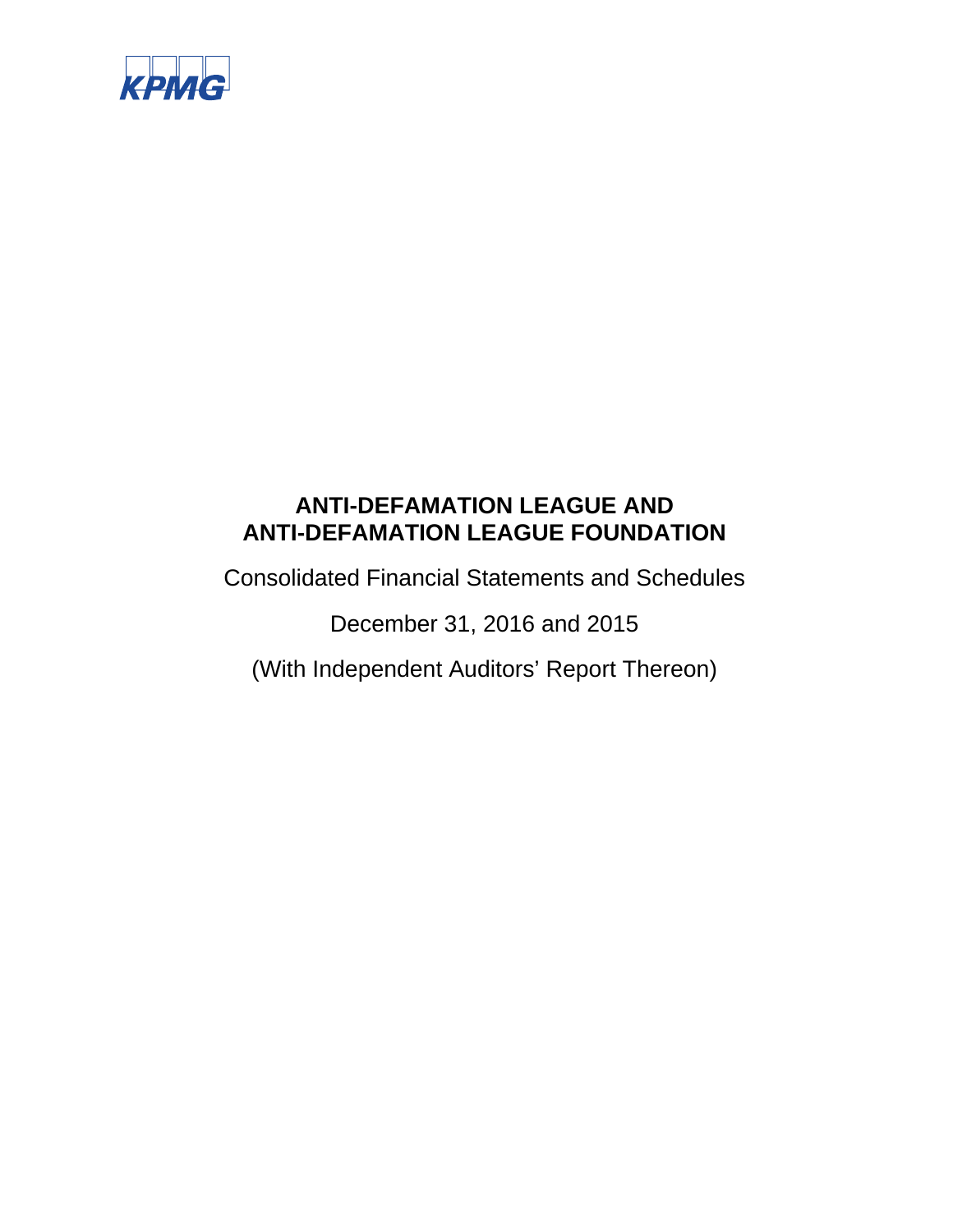

KPMG LLP 345 Park Avenue New York, NY 10154-0102

### **Independent Auditors' Report**

National Commission Anti-Defamation League and Board of Trustees Anti-Defamation League Foundation:

We have audited the accompanying consolidated financial statements of the Anti-Defamation League and Anti-Defamation League Foundation (collectively referred to as ADL), which comprise the consolidated balance sheets as of December 31, 2016 and 2015, and the related consolidated statements of activities and cash flows for the years then ended, and the related notes to the consolidated financial statements.

### **Management's Responsibility for the Consolidated Financial Statements**

Management is responsible for the preparation and fair presentation of these consolidated financial statements in accordance with U.S. generally accepted accounting principles; this includes the design, implementation, and maintenance of internal control relevant to the preparation and fair presentation of consolidated financial statements that are free from material misstatement, whether due to fraud or error.

### **Auditors' Responsibility**

Our responsibility is to express an opinion on these consolidated financial statements based on our audits. We conducted our audits in accordance with auditing standards generally accepted in the United States of America. Those standards require that we plan and perform the audit to obtain reasonable assurance about whether the consolidated financial statements are free from material misstatement.

An audit involves performing procedures to obtain audit evidence about the amounts and disclosures in the consolidated financial statements. The procedures selected depend on the auditors' judgment, including the assessment of the risks of material misstatement of the consolidated financial statements, whether due to fraud or error. In making those risk assessments, the auditor considers internal control relevant to the organization's preparation and fair presentation of the consolidated financial statements in order to design audit procedures that are appropriate in the circumstances, but not for the purpose of expressing an opinion on the effectiveness of the organization's internal control. Accordingly, we express no such opinion. An audit also includes evaluating the appropriateness of accounting policies used and the reasonableness of significant accounting estimates made by management, as well as evaluating the overall presentation of the consolidated financial statements.

We believe that the audit evidence we have obtained is sufficient and appropriate to provide a basis for our audit opinion.

### **Opinion**

In our opinion, the consolidated financial statements referred to above present fairly, in all material respects, the financial position of Anti-Defamation League and Anti-Defamation League Foundation as of December 31, 2016 and 2015, and the changes in their net assets and their cash flows for the years then ended in accordance with U.S. generally accepted accounting principles.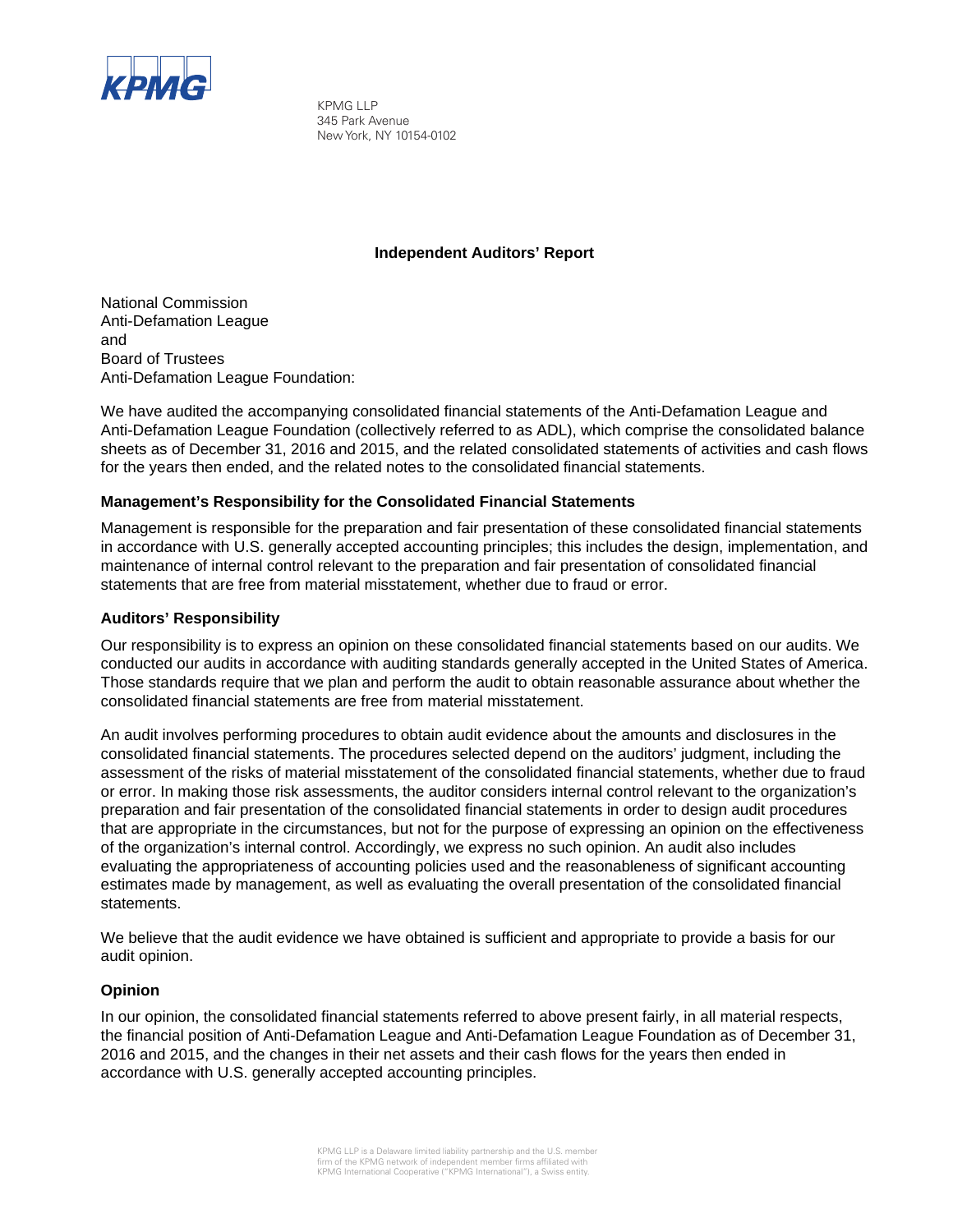

### **Other Matters**

Our audits were conducted for the purpose of forming an opinion on the consolidated financial statements as a whole. The 2016 consolidating and other supplementary information included in schedules 1 through 6 is presented for purposes of additional analysis and is not a required part of the 2016 consolidated financial statements. In addition, the accompanying consolidating balance sheet, statements of activities and cash flows are presented for purposes of additional analysis of the 2016 consolidated financial statements rather than to present the financial position or changes in net assets of the individual entities, and are not a required part of the 2016 consolidated financial statements. Such information is the responsibility of management and was derived from and relates directly to the underlying accounting and other records used to prepare the 2016 consolidated financial statements. The information has been subjected to the auditing procedures applied in the audit of the 2016 consolidated financial statements and certain additional procedures, including comparing and reconciling such information directly to the underlying accounting and other records used to prepare the 2016 consolidated financial statements or to the 2016 consolidated financial statements themselves, and other additional procedures in accordance with auditing standards generally accepted in the United States of America. In our opinion, the information is fairly stated in all material respects in relation to the 2016 consolidated financial statements as a whole.



August 15, 2017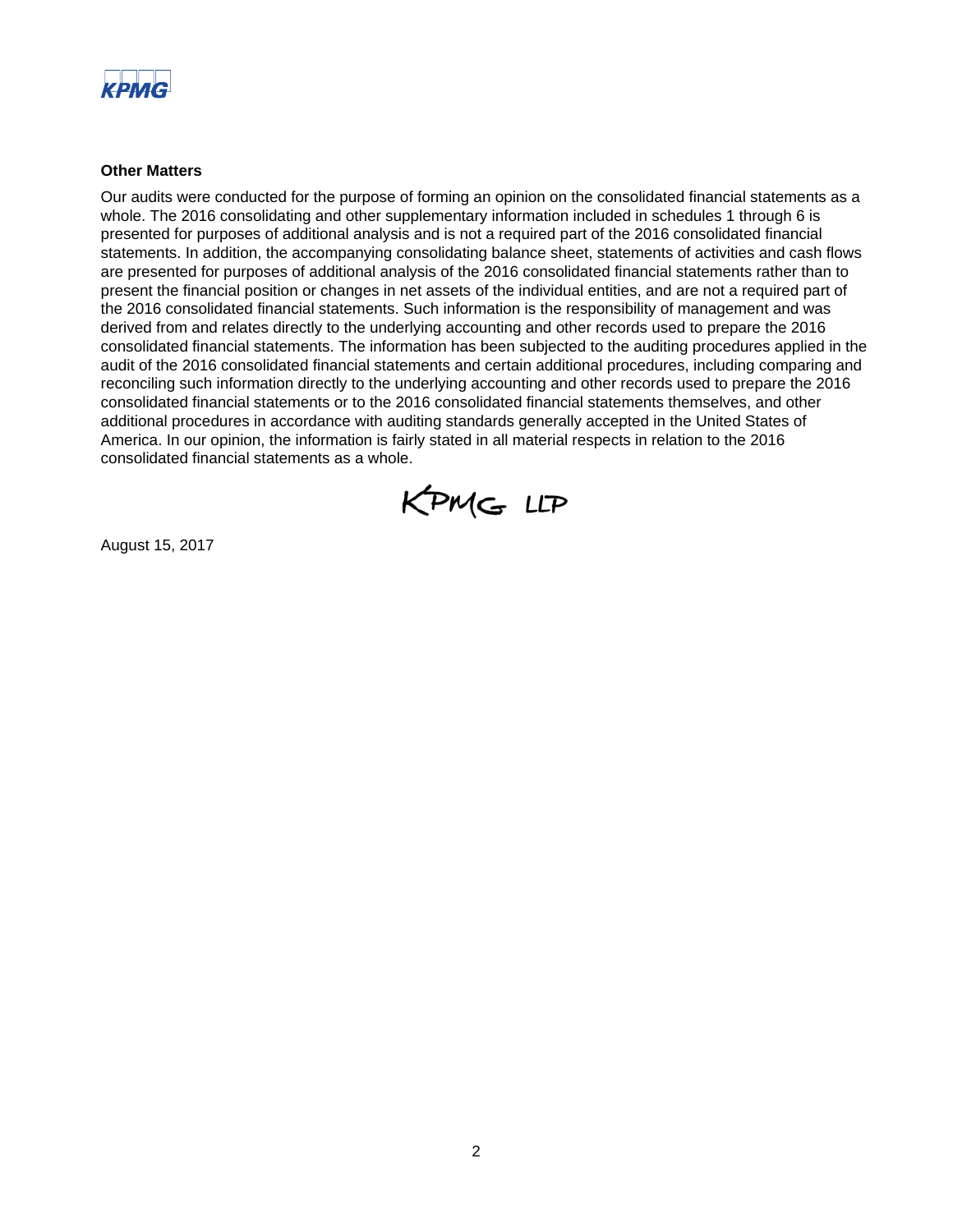Consolidated Balance Sheets

December 31, 2016 and 2015

| <b>Assets</b>                                                                                                                                                                                                                                                    | 2016                                                                               | 2015                                                                         |
|------------------------------------------------------------------------------------------------------------------------------------------------------------------------------------------------------------------------------------------------------------------|------------------------------------------------------------------------------------|------------------------------------------------------------------------------|
| Cash and cash equivalents<br>Contributions receivable, net (note 4)<br>Prepaid expenses and other assets<br>Investments (notes 3 and 8)<br>Property and equipment, net (note 5)                                                                                  | \$<br>17,878,223<br>12,768,317<br>3,763,957<br>100,088,626<br>9,659,871            | 7,378,647<br>13,238,188<br>3,839,450<br>108, 187, 175<br>9,660,121           |
| <b>Total assets</b>                                                                                                                                                                                                                                              | \$<br>144,158,994                                                                  | 142,303,581                                                                  |
| <b>Liabilities and Net Assets</b>                                                                                                                                                                                                                                |                                                                                    |                                                                              |
| Liabilities:<br>Accounts payable and accrued expenses<br>Borrowings under lines of credit (note 8)<br>Deferred rent (note 8)<br>Liabilities under charitable trusts and annuity agreements<br>Long-term pension obligations (note 6)<br><b>Total liabilities</b> | \$<br>8,399,001<br>8,000,000<br>7,031,406<br>8,338,977<br>31,202,522<br>62,971,906 | 8,057,376<br>8,000,000<br>7,303,705<br>8,578,942<br>32,623,175<br>64,563,198 |
| Commitments and contingencies (note 8)                                                                                                                                                                                                                           |                                                                                    |                                                                              |
| Net assets (accumulated deficit):<br>Unrestricted:<br>Available for operations<br>Long-term pension obligations (note 6)                                                                                                                                         | 25,029,661<br>(31, 202, 522)                                                       | 19,738,367<br>(32,623,175)                                                   |
| Total unrestricted, net of long-term pension obligations                                                                                                                                                                                                         | (6, 172, 861)                                                                      | (12,884,808)                                                                 |
| Temporarily restricted (note 7)<br>Permanently restricted (note 7)                                                                                                                                                                                               | 18,786,594<br>68,573,355                                                           | 22,835,204<br>67,789,987                                                     |
| Total net assets                                                                                                                                                                                                                                                 | 81,187,088                                                                         | 77,740,383                                                                   |
| Total liabilities and net assets                                                                                                                                                                                                                                 | \$<br>144,158,994                                                                  | 142,303,581                                                                  |

See accompanying notes to consolidated financial statements.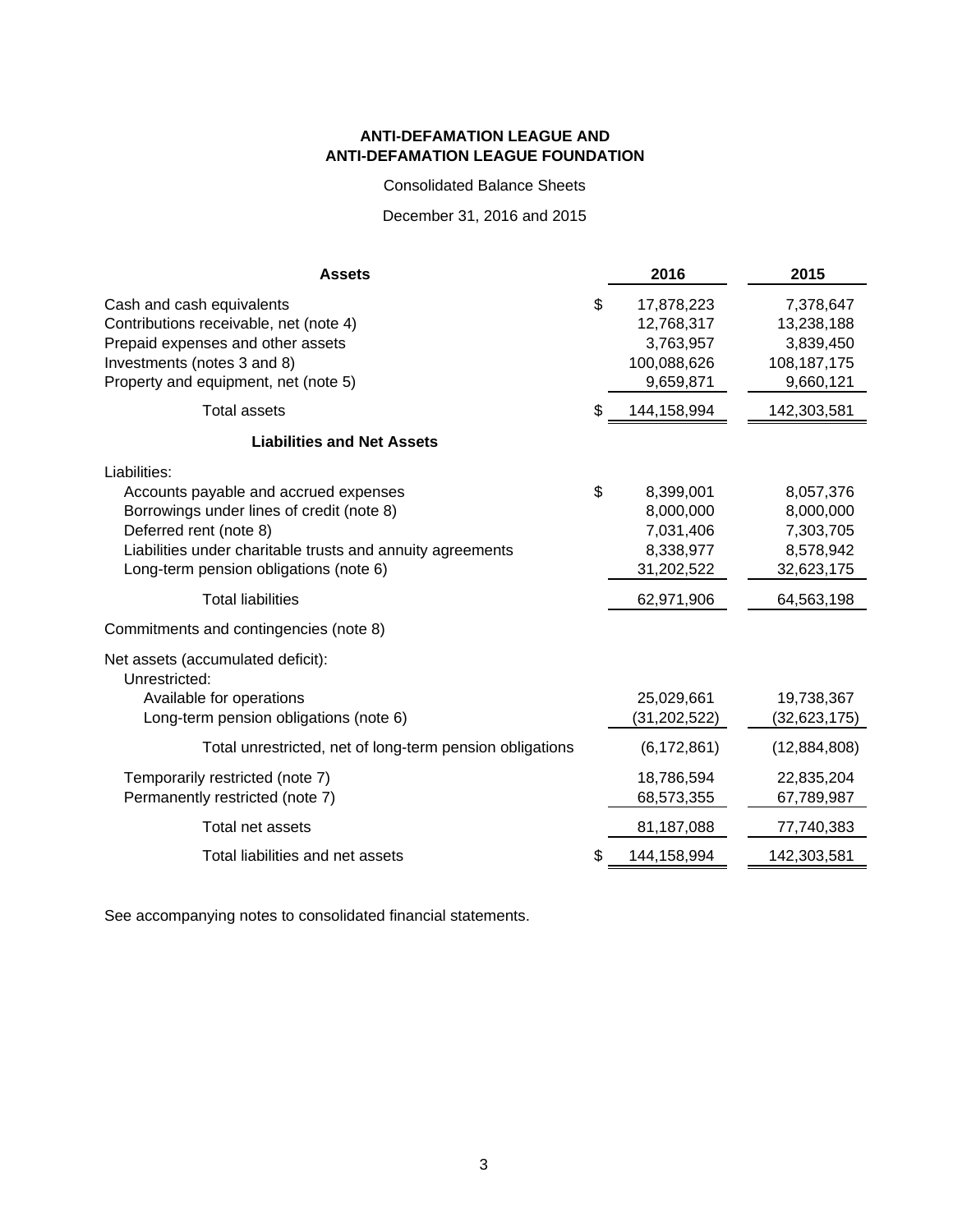Consolidated Statements of Activities

Years ended December 31, 2016 and 2015

|                                                                                                          | 2016                  | 2015                  |
|----------------------------------------------------------------------------------------------------------|-----------------------|-----------------------|
| Changes in unrestricted net assets:                                                                      |                       |                       |
| Operating revenues:                                                                                      |                       |                       |
| Contributions (including special events revenue of \$20,644,000 and \$23,046,000, respectively)<br>Less: | \$<br>61,295,400      | 51,700,447            |
| Provision for uncollectible contributions receivable                                                     | (2,603,957)           | (1,463,050)           |
| Direct special events expenses                                                                           | (6,473,906)           | (7,089,350)           |
| Contributions, net                                                                                       | 52,217,537            | 43,148,047            |
| Endowment return expended and other investment return (note 3)                                           | 2,945,767             | 3,327,458             |
| Other income<br>Net assets released from restrictions in satisfaction of time and purpose                | 695,342<br>10,231,641 | 705,031<br>10,636,466 |
| Total operating revenues                                                                                 | 66,090,287            | 57,817,002            |
| Operating expenses:                                                                                      |                       |                       |
| Program services:                                                                                        |                       |                       |
| Regional operations                                                                                      | 23,450,791            | 21,886,227            |
| Education                                                                                                | 6,160,487             | 6,501,740             |
| Policy and programs                                                                                      | 6,987,860             | 5,341,300             |
| International affairs and interfaith programs                                                            | 3,799,006             | 4,947,110             |
| Leadership                                                                                               | 2,872,211             | 2,371,653             |
| Marketing and communications                                                                             | 4,261,346             | 4,053,716             |
|                                                                                                          | 47,531,701            | 45,101,746            |
| Supporting services:                                                                                     |                       |                       |
| Administration                                                                                           | 7,647,820             | 7,351,865             |
| Development                                                                                              | 8,406,156             | 8,580,659             |
|                                                                                                          | 16,053,976            | 15,932,524            |
| Total operating expenses                                                                                 | 63,585,677            | 61,034,270            |
| Excess (deficiency) of operating revenues over operating expenses                                        | 2,504,610             | (3,217,268)           |
| Nonoperating activities:                                                                                 |                       |                       |
| Investment return greater (less) than amount appropriated (note 3)                                       | 910,463               | (1,717,620)           |
| Pension credit (charge) other than net periodic benefit cost (note 6)                                    | 834,674               | (435, 200)            |
| Reclassification of net assets (note 7)                                                                  | 2,449,968             | 3,500,000             |
| Other, net                                                                                               | 12,232                | 47,934                |
| Total nonoperating activities                                                                            | 4,207,337             | 1,395,114             |
| Increase (decrease) in unrestricted net assets                                                           | 6,711,947             | (1,822,154)           |
| Changes in temporarily restricted net assets:                                                            |                       |                       |
| Contributions                                                                                            | 6,523,919             | 8,363,090             |
| Change in the value of charitable trust and annuity agreements                                           | (735, 436)            | 188,378               |
| Investment return (note 3)                                                                               | 4,491,702             | (2,960,676)           |
| Reclassification due to change in donor designation (note 7)                                             | (1, 244, 732)         |                       |
| Net assets released from restrictions:                                                                   |                       |                       |
| Satisfaction of time and purpose                                                                         | (10, 231, 641)        | (10,636,466)          |
| Endowment return appropriated                                                                            | (2,852,422)           | (3, 141, 298)         |
| Decrease in temporarily restricted net assets                                                            | (4,048,610)           | (8, 186, 972)         |
| Change in permanently restricted net assets:                                                             |                       |                       |
| Contributions (note 7)                                                                                   | 1,988,604             | 1,127,401             |
| Reclassification of net assets (note 7)                                                                  | (1,205,236)           | (3,500,000)           |
| Increase (decrease) in permanently restricted net assets                                                 | 783,368               | (2,372,599)           |
| Increase (decrease) in net assets                                                                        | 3,446,705             | (12, 381, 725)        |
| Net assets at beginning of year                                                                          | 77,740,383            | 90,122,108            |
| Net assets at end of year                                                                                | \$<br>81,187,088      | 77,740,383            |

See accompanying notes to consolidated financial statements.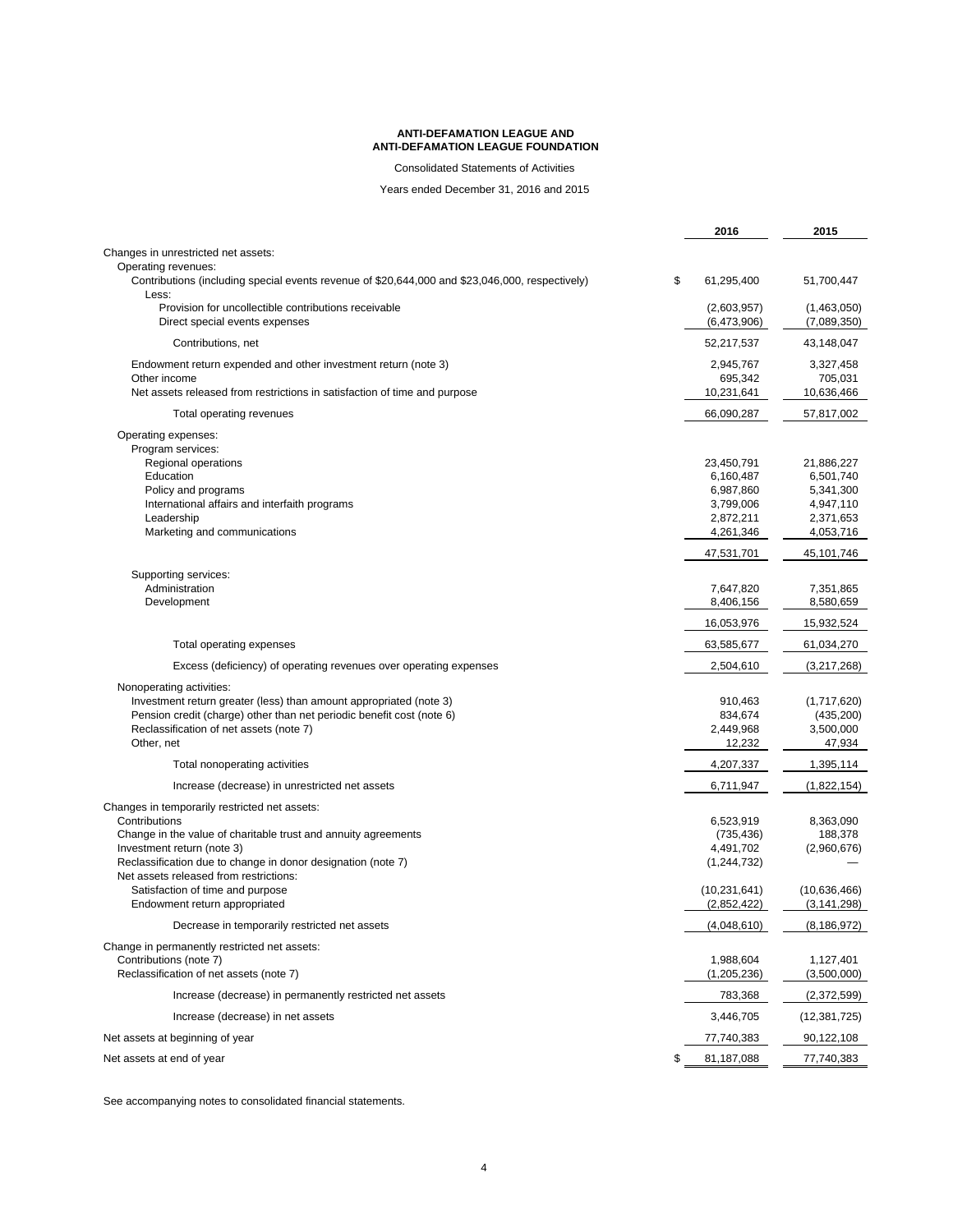Consolidated Statements of Cash Flows

Years ended December 31, 2016 and 2015

|                                                                                             | 2016             | 2015           |
|---------------------------------------------------------------------------------------------|------------------|----------------|
| Cash flows from operating activities:                                                       |                  |                |
| Increase (decrease) in net assets                                                           | \$<br>3,446,705  | (12, 381, 725) |
| Adjustments to reconcile increase (decrease) in net assets to net cash                      |                  |                |
| used in operating activities:                                                               |                  |                |
| Pension (credit) charge other than net periodic benefit cost                                | (834, 674)       | 435,200        |
| Contributions of permanently restricted net assets                                          | (1,988,604)      | (1, 127, 401)  |
| Net (appreciation) depreciation in fair value of investments                                | (3,750,826)      | 6,691,422      |
| Provision for uncollectible contributions receivable                                        | 2,603,957        | 1,463,050      |
| Depreciation and amortization                                                               | 1,270,707        | 1,204,164      |
| Change in the value of charitable trust and annuity agreements                              | 735,436          | (188, 378)     |
| Changes in operating assets and liabilities:                                                |                  |                |
| Contributions receivable                                                                    | (2,648,761)      | (2,080,417)    |
| Prepaid expenses and other assets                                                           | 75,493           | (126, 682)     |
| Accounts payable and accrued expenses                                                       | 341,625          | 502,293        |
| Deferred rent                                                                               | (272, 299)       | (212, 177)     |
| Accrued pension obligation and benefit plans                                                | (585, 979)       | (731, 162)     |
| Net cash used in operating activities                                                       | (1,607,220)      | (6, 551, 813)  |
| Cash flows from investing activities:                                                       |                  |                |
| Proceeds from sale of investments                                                           | 29,660,149       | 25,943,775     |
| Purchase of investments                                                                     | (17, 810, 774)   | (18, 493, 162) |
| Acquisition of property and equipment                                                       | (1, 270, 457)    | (630, 267)     |
| Net cash provided by investing activities                                                   | 10,578,918       | 6,820,346      |
|                                                                                             |                  |                |
| Cash flows from financing activities:<br>Contributions of permanently restricted net assets | 1,988,604        | 1,127,401      |
| Change in contributions receivable restricted for permanent investment                      | 514,675          | (115, 456)     |
| Payments to charitable gift annuitants                                                      | (1, 193, 574)    | (1,305,432)    |
| Proceeds from charitable trusts and annuity gifts in excess of                              |                  |                |
| amounts recognized as contributions                                                         | 218,173          | 96,970         |
|                                                                                             |                  |                |
| Net cash provided by (used in) financing activities                                         | 1,527,878        | (196, 517)     |
| Net increase in cash and cash equivalents                                                   | 10,499,576       | 72,016         |
| Cash and cash equivalents at beginning of year                                              | 7,378,647        | 7,306,631      |
| Cash and cash equivalents at end of year                                                    | \$<br>17,878,223 | 7,378,647      |

See accompanying notes to consolidated financial statements.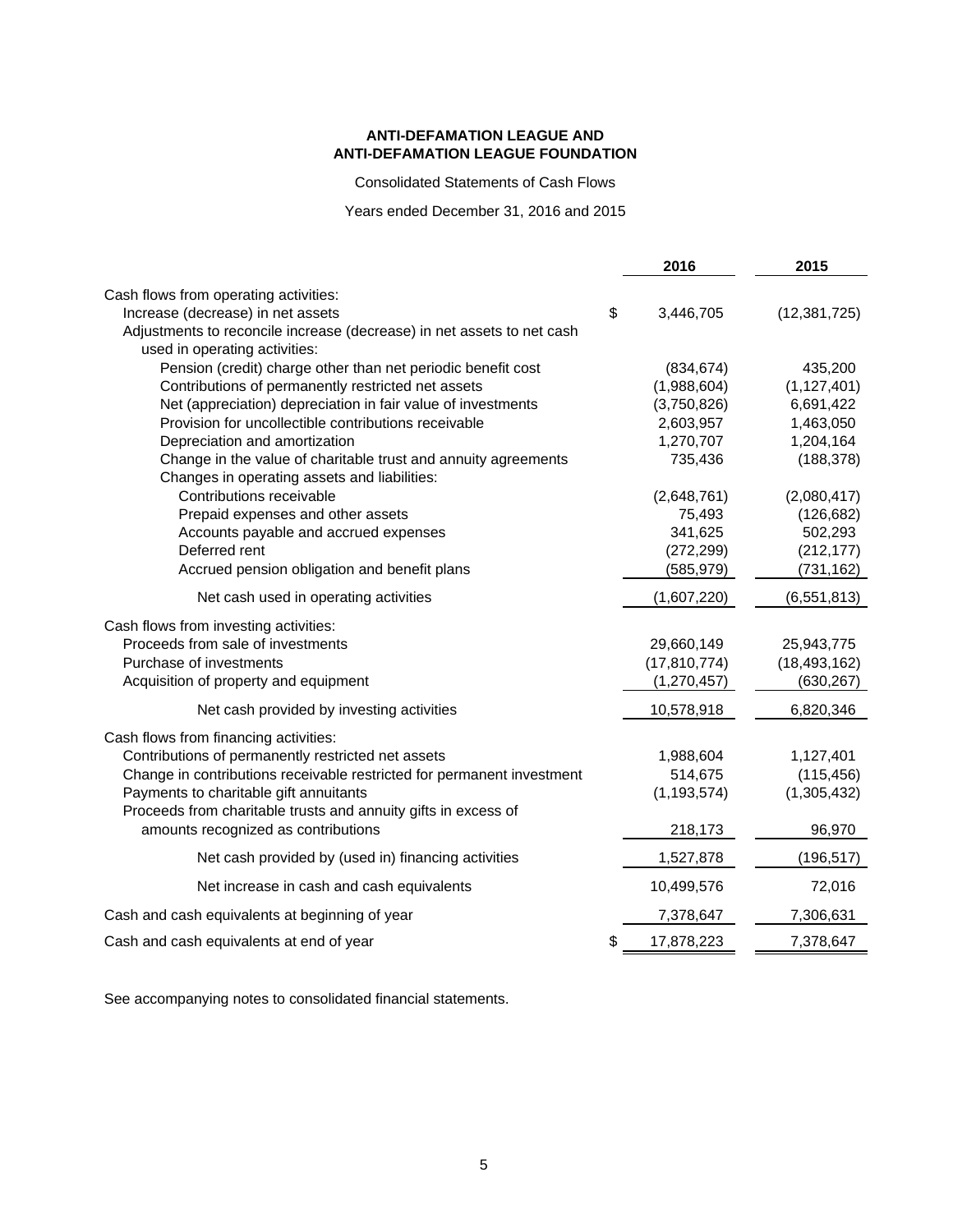Notes to Consolidated Financial Statements

December 31, 2016 and 2015

### **(1) Organization**

The Anti-Defamation League (the League) is a nonprofit organization formed in 1913 for the purpose of defending democratic ideals and eliminating anti-Semitism and bigotry in the United States (U.S.) and around the world, while providing knowledgeable leadership on a national level for the American Jewish community.

The Anti-Defamation League Foundation (the Foundation) was established in 1976 to assist the League in its principal objectives and to encourage and administer endowments.

Both the League and the Foundation (collectively referred to as ADL) are exempt from federal income taxes under Section 501(c)(3) of the Internal Revenue Code, except for tax on unrelated business income, if applicable.

The following functional classifications have been established to account for the program services of ADL:

### *(a) Regional Operations*

Supervises and coordinates the League's coast-to-coast network of regional offices. Establishes and monitors operating plans for each region, with particular focus on priority programs and activities, including anti-bias training for educators, students and law enforcement professionals; civil rights advocacy; monitoring and exposing of extremist activity; victim assistance; promotion of intergroup collaboration and understanding; and, response to hate crimes and bias incidents. Assists regions in their recruitment and engagement of qualified leadership and their expansion of philanthropic support. Creates measures and metrics to evaluate regional reach and impact.

### *(b) Education*

Furthers the League's mission through the design and delivery of intergroup, Holocaust, anti-bias, and other educational programs and materials for use in P-12 classrooms, on college campuses, and with community groups, corporations, civic associations, religious organizations, youth movements, and other nontraditional learning contexts.

### *(c) Policy and Programs*

Encompasses the work of Civil Rights Law Enforcement, Extremism and Communal Security; Government Relations, Advocacy, and Community Engagement; and the Center on Technology and Society. The Civil Rights team, with three attorneys in New York, five area counsels around the country, and a Washington, D.C.-based Policy Planning Center, formulates and implements the League's civil rights agenda in a range of areas including anti-Semitism and all forms of bigotry, discrimination and bias-motivated violence; religious freedom and church-state separation; and immigration and refugee rights, preparing reports and memoranda, filing amicus briefs, and engaging in other forms of public advocacy. The Law Enforcement, Extremism and Community Security team – through its Center on Extremism – monitors, exposes, and counteracts groups and individuals that promote hate, extremism, anti-Semitism, and racism, producing important reports on such issues as the threat posed by organized extremist and hate movements from across the ideological spectrum as well as an annual Audit of Anti-Semitic Incidents. This team also conducts training for law enforcement agencies on hate crimes, extremism and anti-bias, as well as programs on communal security. The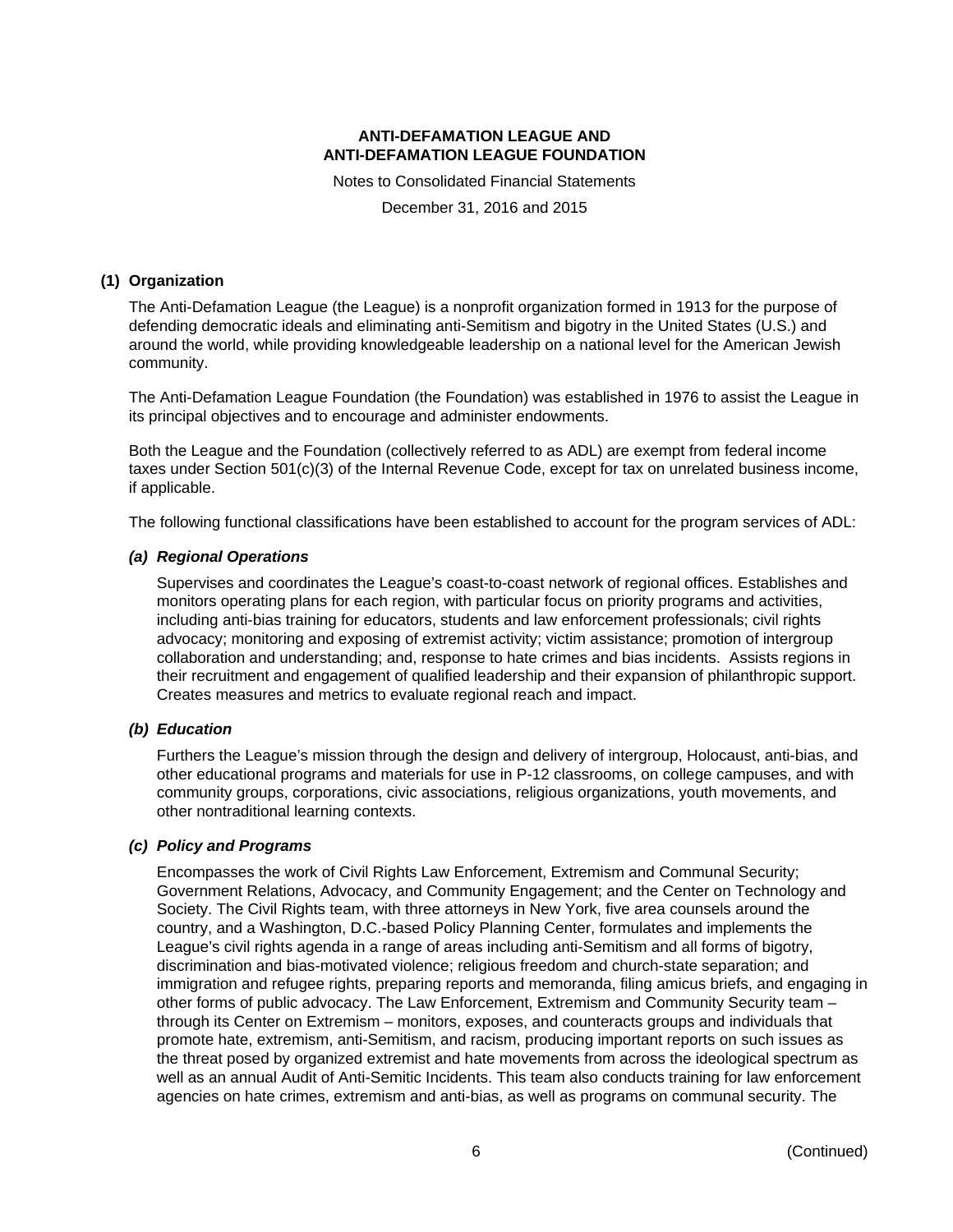Notes to Consolidated Financial Statements

December 31, 2016 and 2015

*G*overnment Relations, Advocacy, and Community Engagement team promotes the League's mission in Washington, D.C. and around the country with a focus on legislative advocacy, outreach to government officials, and coalition-building. The Center on Technology and Society, based in Silicon Valley, California, works to develop new strategies in the fight against hate online, analyzing and preparing reports on hate speech and cyber-harassment, providing insights to government and policymakers, and exposing and countering specific cases of abuse and offensive content on the Internet. ADL's Rita and Leo Greenland Library, which archives all of ADL's documents as well as mainstream and extremist publications, also resides in the Policy and Programs group.

### *(d) International Affairs and Interfaith Programs*

Maintains contacts throughout Europe, Latin America, the Middle East, and the U.S. from which information is gathered relating to political and social movements that impact anti-Semitism and bigotry. Observes and analyzes trends around the world related to anti-Semitism and related issues. Prepares and disseminates reports and data regarding Israel's security, U.S.-Israel relations and anti-Semitism in the Middle East. Initiates educational programs on the Middle East and Israeli issues, as well as on international best practices on fighting anti-Semitism and bigotry. Maintains contact with faith leaders in the U.S. and other countries. Develops programs of cooperation on intergroup understanding and human relations with Catholic and Protestant religious groups at community, regional, and national levels. Participates in educational and action programs in interfaith efforts. Organizes training programs and curriculum development for seminars and religious oriented educational institutions.

#### *(e) Leadership*

Recruits and develops and engages new leadership through special programmatic meetings and dissemination of programmatic materials.

### *(f) Marketing and Communications*

Presents the public face of ADL. Manages the League's awareness through Internet initiatives, social marketing, online video, and newspaper campaigns; produces the national newsletter ADL on the Frontline; and handles direct marketing. Prepares audiovisual and print materials on ADL issues, goals, and objectives; writes, edits, and produces materials for all ADL divisions (reports, brochures, displays, invitations, newsletters, periodicals, journals, ads, and special publications); and handles special projects such as exhibits.

### **(2) Summary of Significant Accounting Policies**

The consolidated financial statements have been prepared on the accrual basis of accounting and include the accounts of the League and the Foundation. All significant interorganizational balances and transactions have been eliminated in consolidation.

### *(a) Basis of Presentation*

ADL's net assets (including those associated with endowment funds), revenues, gains, and losses are classified based on the existence or absence of donor-imposed restrictions. Accordingly, net assets and changes therein are classified and reported as follows:

*Unrestricted net assets* – Net assets not subject to donor-imposed restrictions.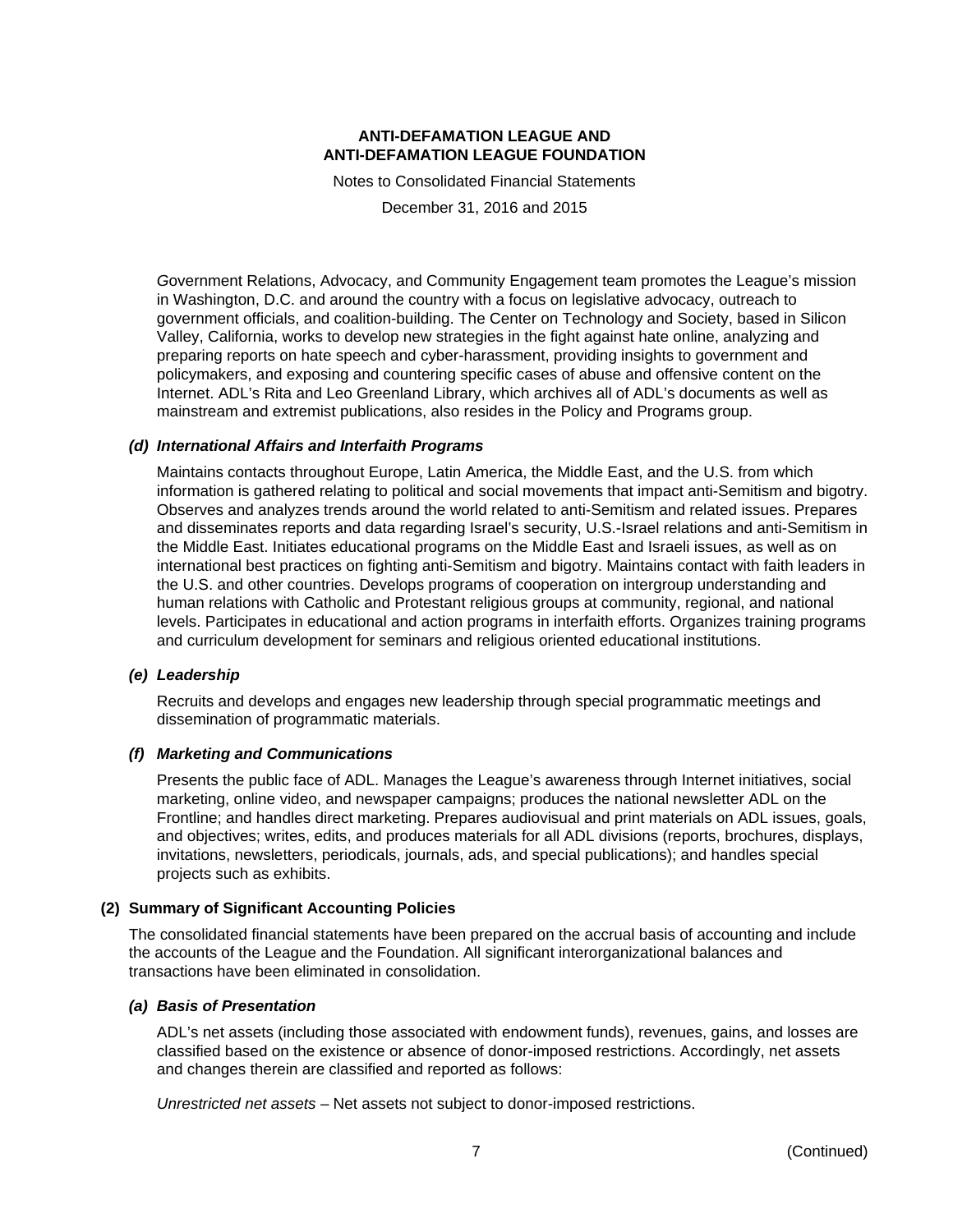Notes to Consolidated Financial Statements

December 31, 2016 and 2015

*Temporarily restricted net assets* – Net assets subject to donor-imposed restrictions that will be met either by actions of ADL and/or the passage of time. ADL follows the provisions of Accounting Standards Codification (ASC) 958, *Section 205-45*, *Classification of Donor Restricted Endowment Funds Subject to UPMIFA*, which requires the portion of a donor restricted endowment fund that is not classified as permanently restricted to be classified as temporarily restricted net assets until appropriated for expenditure in a manner consistent with the standard of prudence prescribed by the New York Prudent Management of Institutional Funds Act (NYPMIFA).

*Permanently restricted net assets* – Net assets subject to donor-imposed stipulations that they be maintained permanently by ADL. The donors of these assets may specify the use of the income earned. In addition, ADL classifies as permanently restricted net assets the original value of gifts to the permanent endowment, as well as accumulations to the permanent endowment made at the direction of the donor. ADL follows the provisions of NYPMIFA in managing its donor-restricted endowment. ADL has interpreted NYPMIFA as allowing it to appropriate for expenditure or accumulate so much of the donor-restricted endowment fund as is prudent for the uses, benefits, purposes, and duration for which the endowment fund is established, subject to the intent of the donor as expressed in the gift instrument absent explicit donor stipulations to the contrary.

Operations include all expenses incurred and unrestricted revenues, except for investment return greater or less than the amount appropriated for spending, pension charges or credits other than net periodic benefit cost, and nonrecurring items.

#### *(b) Use of Estimates*

The preparation of the consolidated financial statements in conformity with U.S. generally accepted accounting principles requires management to make estimates and assumptions that affect the reported amounts of assets and liabilities and disclosure of contingent assets and liabilities at the date of the consolidated financial statements and the reported amounts of revenues and expenses during the reporting period. Significant estimates made in the preparation of the consolidated financial statements include the fair value of alternative investments, net realizable value of contributions receivable, pension assumptions, and functional expense allocation. Actual results could differ from those estimates.

#### *(c) Fair Value Measurements*

Assets and liabilities reported at fair value are required to be classified within a fair value hierarchy which gives preference to the use of observable inputs over unobservable inputs. Fair value is defined as the exchange price that would be received to sell an asset or paid to transfer a liability (an exit price) in the principal or most advantageous market for the asset or liability in an orderly transaction between market participants on the measurement date. The three levels of the fair value hierarchy are as follows:

- Level 1 inputs are quoted or published prices (unadjusted) in active markets for identical assets or liabilities that a reporting entity has the ability to access at the measurement date.
- Level 2 inputs are inputs other than quoted prices included in Level 1 that are either directly or indirectly observable for the assets or liabilities.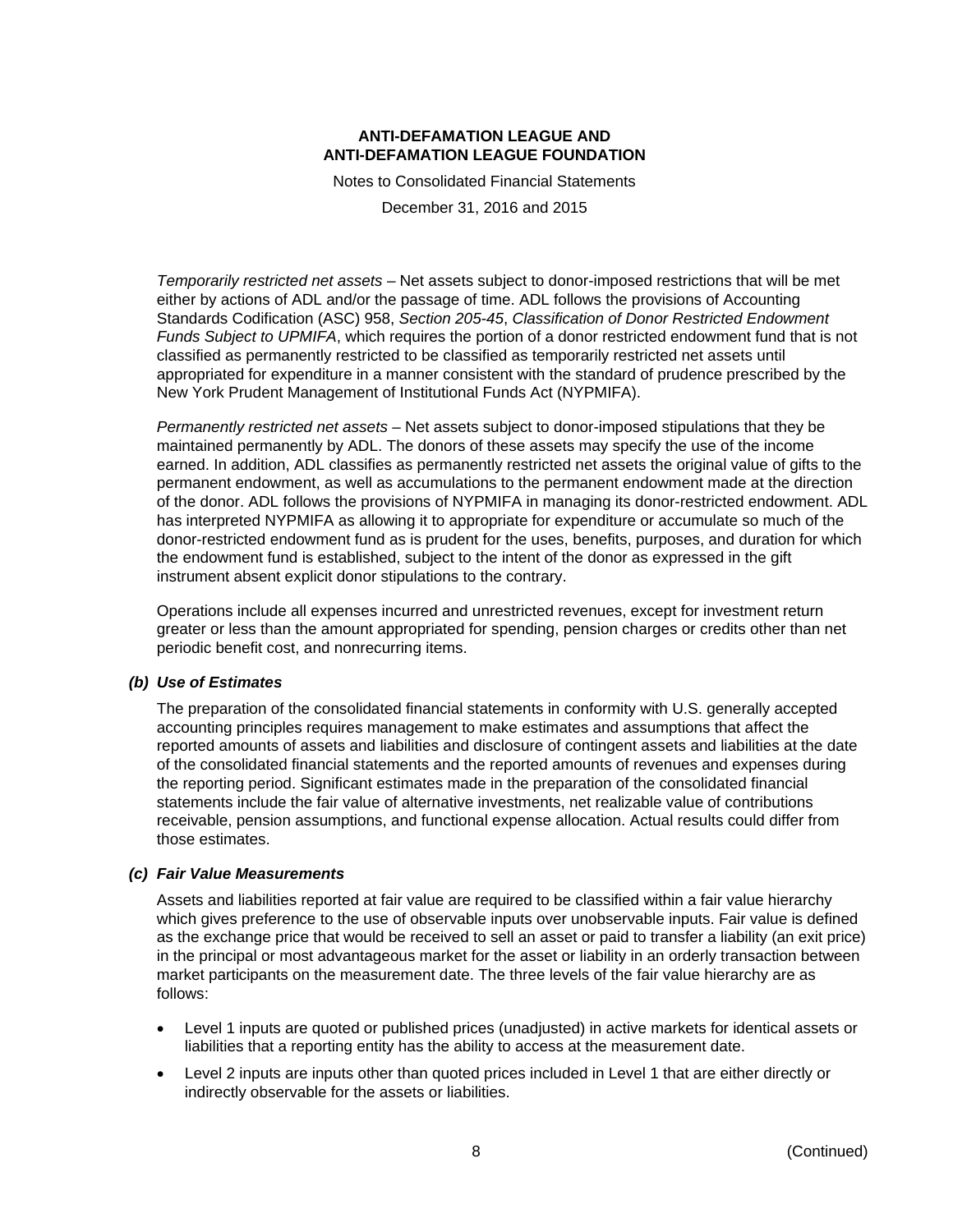Notes to Consolidated Financial Statements

December 31, 2016 and 2015

Level 3 inputs are unobservable inputs for the assets or liabilities.

The classification of investments in the fair value hierarchy is not necessarily an indication of the risks, liquidity, or degree of difficulty in estimating the fair value of each investment's underlying assets and liabilities.

#### *(d) Cash and Cash Equivalents*

Cash and cash equivalents represent highly liquid investments with original maturities of three months or less at the time of purchase, except for those short-term investments managed by ADL's investment managers as part of their long-term investment strategies, which are included in investments in the accompanying consolidated balance sheets.

#### *(e) Investments*

Investments in short-term instruments, fixed income securities, mutual funds, equity securities and the equity investment trust are carried at fair value based on quoted or published market prices. Investments in absolute return funds, limited partnerships, and other nonpublicly traded investments are stated at estimated fair value which, as a practical expedient, is the net asset value as provided by the investment managers, and evaluated for reasonableness by ADL. The real estate limited partnership is stated at fair value based on an independent appraisal.

### *(f) Contributions*

Contributions, including unconditional promises to give, are recorded as contributions in the accompanying consolidated statements of activities when pledged, less an estimated amount for contributions deemed uncollectible and less a discount for pledges due in future years. Contributions are considered to be available for unrestricted use unless restricted by donors to specific purposes. Conditional contributions, including promises to give, are not recognized until they become unconditional, that is, when the conditions on which they depend are substantially met.

ADL reports gifts of cash and other assets as temporarily restricted contributions if they are received with donor stipulations that limit their use, except for those restrictions met in the same fiscal year as received, which are reported as revenues in the unrestricted net assets category. When a donor restriction expires, that is, when a stipulated time restriction ends or purpose restriction is accomplished, temporarily restricted net assets are reclassified to unrestricted net assets and reported in the accompanying consolidated statements of activities as net assets released from restrictions. Net assets released from restrictions related to endowment appropriations are reported as endowment return appropriated.

Donated assets and contributed services that meet the criteria for recognition are recorded at fair value at date of gift. The fair value of readily marketable donated assets is based upon published market prices. The fair value of all other assets is based on independent appraisal or estimates of proceeds to be received upon disposition.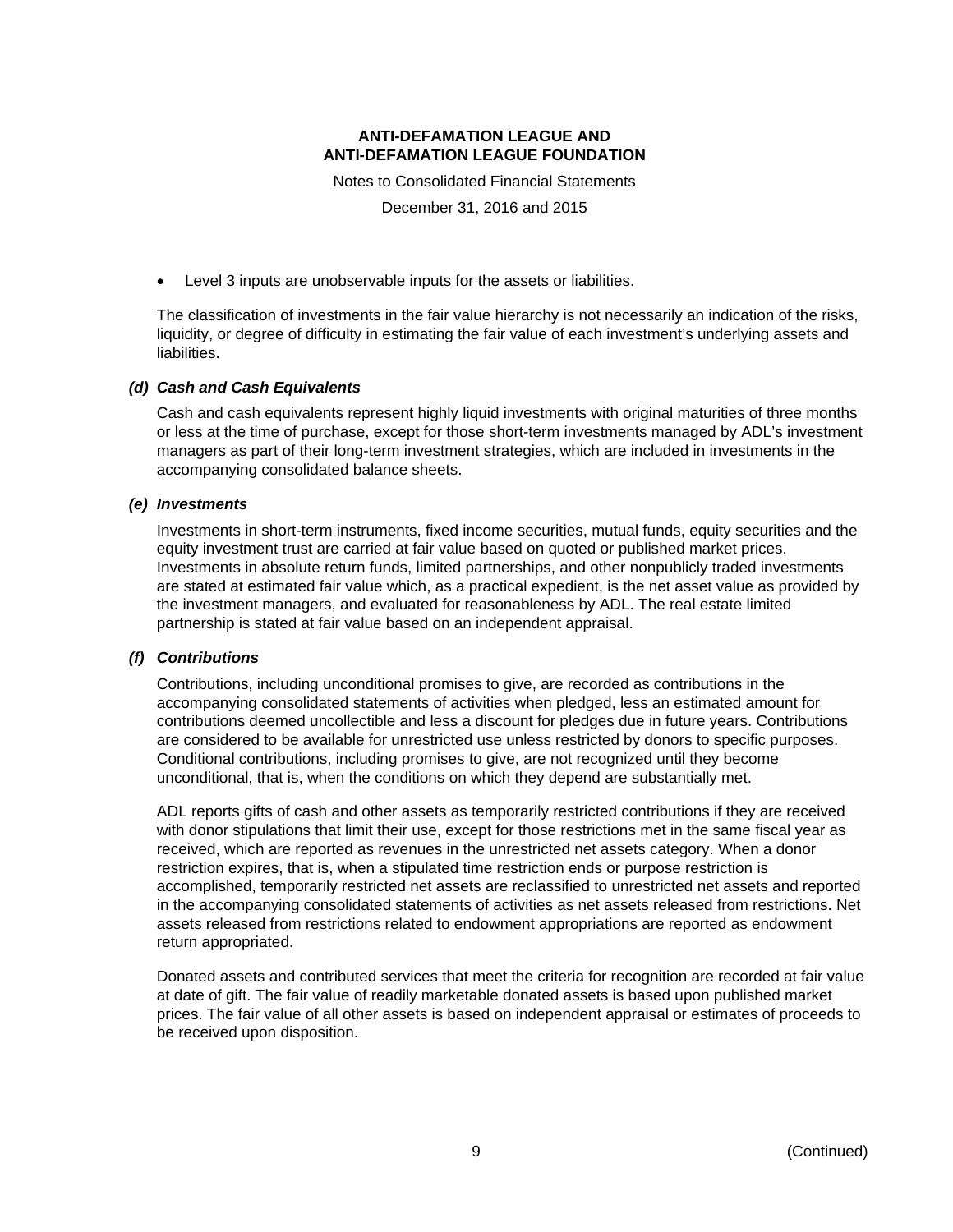Notes to Consolidated Financial Statements

December 31, 2016 and 2015

### *(g) Split-Interest Agreements*

Contributions of assets placed in trusts in which ADL has a remainder interest and charitable gift annuities are recorded at the date the assets are received after recording liabilities for the actuarial present value of the estimated payments to be made to the donors and/or other beneficiaries. Such contributions are recorded as unrestricted or temporarily restricted in the accompanying consolidated statements of activities based on the absence or presence of donor imposed restrictions. The liabilities are adjusted annually for changes in the value of the assets and changes in the estimates of future benefits and are classified as Level 3 in the fair value hierarchy. The adjustments are recorded as change in the value of charitable trust and annuity agreements in the accompanying consolidated statements of activities. The present value of payments to the donors and beneficiaries of the annuities is calculated using a discount rate of 4.0% and 4.1% in 2016 and 2015, respectively.

### *(h) Fixed Assets*

Property and equipment are stated at cost except those assets received by gift, which are stated at fair value at date of gift. Property and equipment are depreciated over their estimated useful lives using the straight-line method.

### *(i) Income Tax*

ADL recognizes the effect of income tax positions only if those positions are more likely than not of being sustained. Income generated from activities unrelated to ADL's exempt purpose is subject to tax under Internal Revenue Code Section 511 and is reported and paid with the Internal Revenue Service Form 990-T (*Exempt Organization Business Income Tax Return*).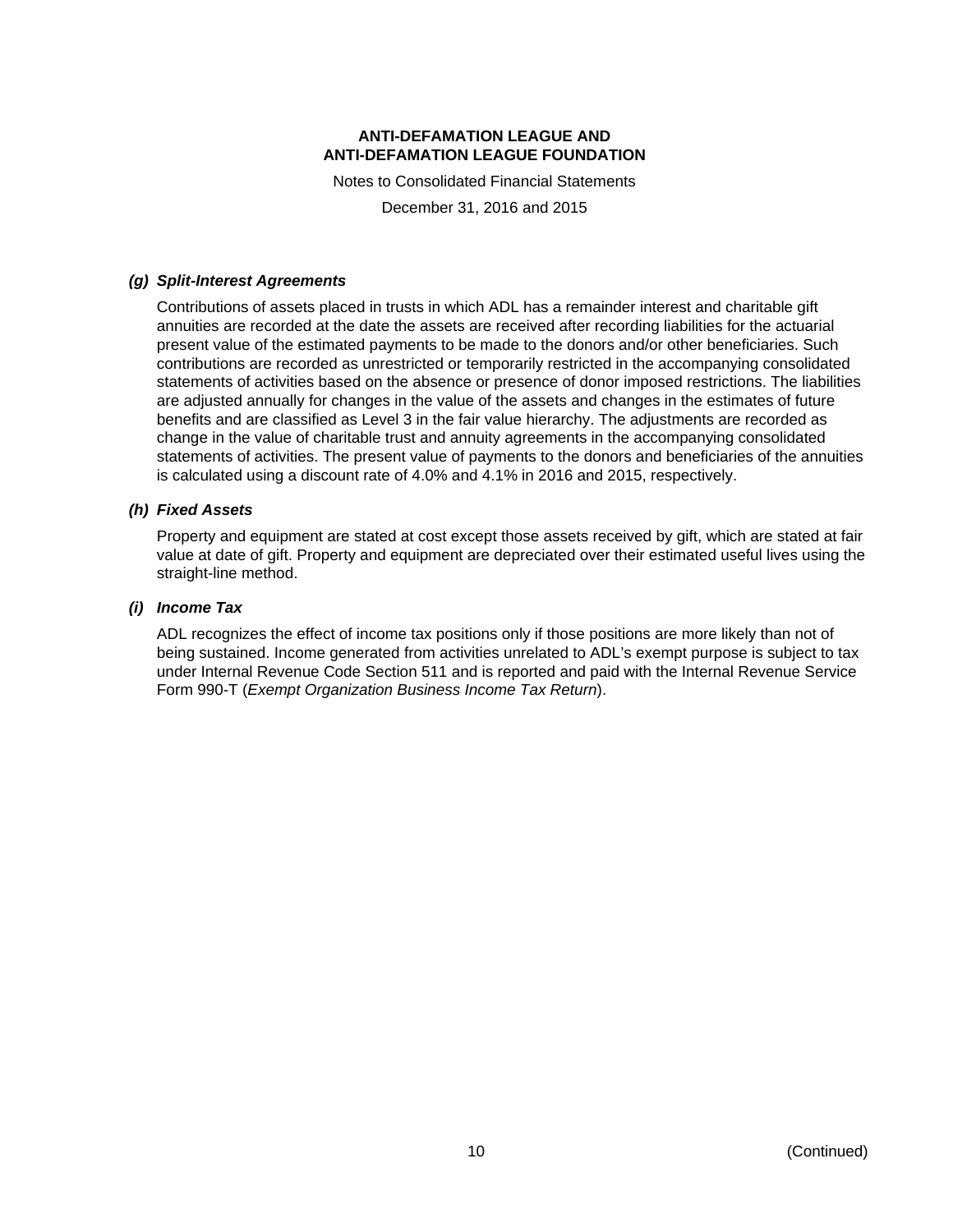Notes to Consolidated Financial Statements

December 31, 2016 and 2015

### **(3) Investments**

Investments, stated at estimated fair value, consist of the following at December 31, 2016 and 2015:

|                                          | 2016        | 2015          |
|------------------------------------------|-------------|---------------|
| Receivables for investments sold<br>\$   | 2,785,966   | 6,163,337     |
| Invested cash and short-term investments | 612,599     | 991,108       |
| Fixed income securities - government     | 6,877,223   | 5,393,930     |
| Mutual funds - equities                  | 18,437,678  | 18,294,053    |
| Mutual funds - fixed income              | 6,092,811   | 4,787,323     |
| Mutual funds - real assets               | 5,083,361   | 4,626,613     |
| Common stocks                            | 12,171,736  | 15, 105, 451  |
| Absolute return funds                    | 35,541,321  | 40,535,749    |
| Limited partnerships                     | 12,485,931  | 12,039,611    |
| Other                                    |             | 250,000       |
| Total<br>S                               | 100,088,626 | 108, 187, 175 |

Investments include charitable trust and annuity funds of approximately \$11.6 million and \$12.4 million at December 31, 2016 and 2015, respectively.

Investment return for the years ended December 31, 2016 and 2015 is summarized as follows:

|                                                                                                                                                        |    | 2016                           | 2015                                  |
|--------------------------------------------------------------------------------------------------------------------------------------------------------|----|--------------------------------|---------------------------------------|
| Interest and dividends<br>Net appreciation (depreciation) in fair value of investments                                                                 | \$ | 1,744,684<br>3,750,826         | 2,199,286<br>(6,691,422)              |
| Total investment return                                                                                                                                | S  | 5,495,510                      | (4, 492, 136)                         |
| Reported in the consolidated statements of activities as follows:<br>Unrestricted – operating<br>Unrestricted - nonoperating<br>Temporarily restricted | \$ | 93.345<br>910,463<br>4,491,702 | 186,160<br>(1,717,620)<br>(2,960,676) |
| Total investment return                                                                                                                                | S  | 5,495,510                      | (4, 492, 136)                         |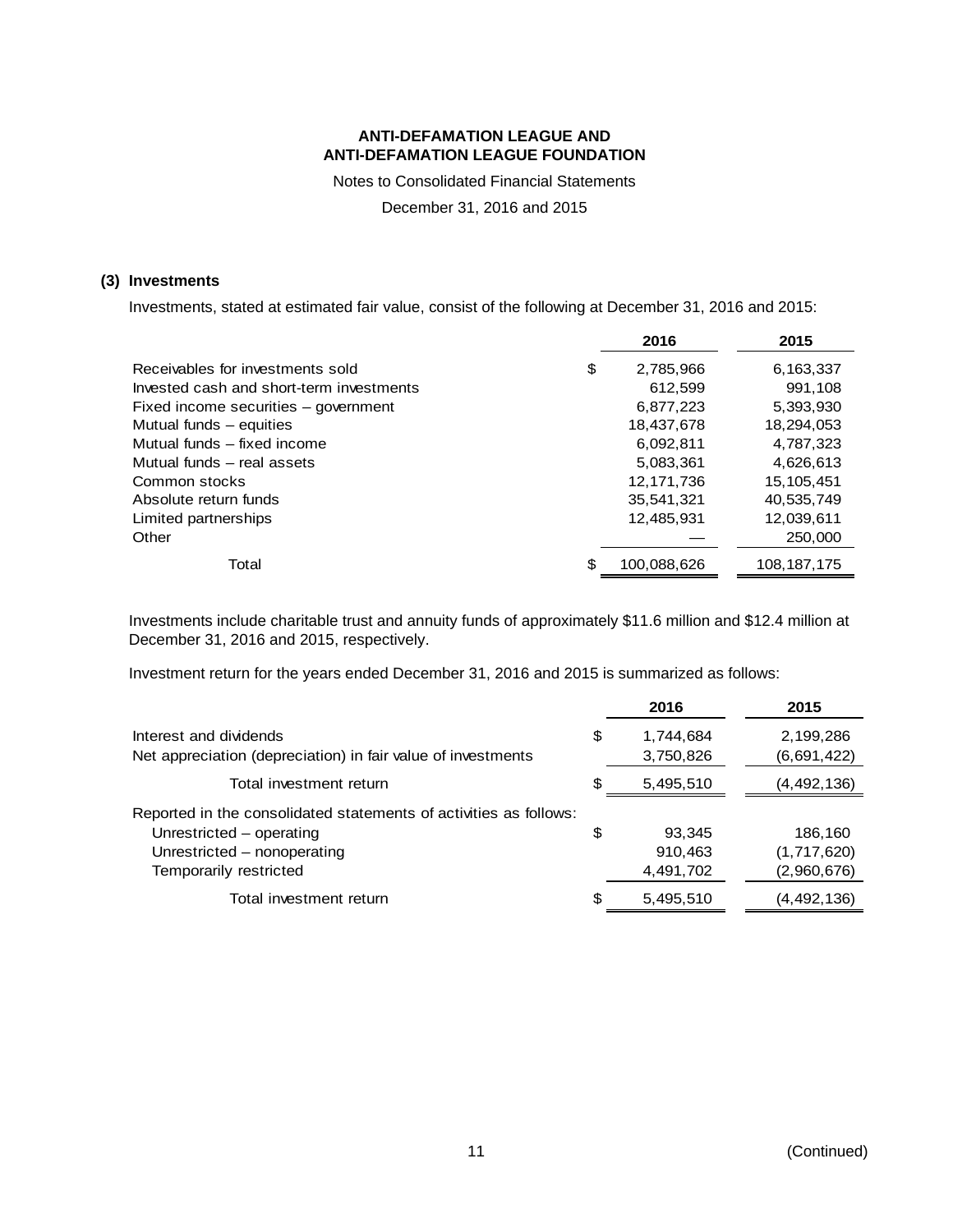Notes to Consolidated Financial Statements

### December 31, 2016 and 2015

Investments at fair value as of December 31, 2016 are as follows:

|                                          | <b>Fair value</b> | Level 1          | Level 2    | Level 3   |
|------------------------------------------|-------------------|------------------|------------|-----------|
| Receivables for investments sold (a)     | 2,785,966<br>S    | 2,785,966        |            |           |
| Invested cash and short-term investments | 612,599           | 612,599          |            |           |
| Fixed income securities - government     | 6,877,223         | 1,380,023        | 5,497,200  |           |
| Mutual funds - equities:                 |                   |                  |            |           |
| Domestic                                 | 8,602,857         | 7,976,608        | 626,249    |           |
| International                            | 9,834,821         | 7,999,840        | 1,834,981  |           |
| Mutual funds - fixed income:             |                   |                  |            |           |
| Domestic                                 | 6,018,127         | 2,899,396        | 3,118,731  |           |
| International                            | 74,684            |                  | 74,684     |           |
| Mutual funds - real assets               | 5,083,361         | 5,083,361        |            |           |
| Common stocks:                           |                   |                  |            |           |
| Domestic                                 | 11,561,160        | 11,561,160       |            |           |
| International                            | 610,576           | 610,576          |            |           |
| Real estate limited partnership (b)      | 6,955,681         |                  |            | 6,955,681 |
| Equity investment trust                  | 4,482,506         | 4,482,506        |            |           |
|                                          | 63,499,561        | 45,392,035<br>S. | 11,151,845 | 6,955,681 |
| Investments reported at net asset value: |                   |                  |            |           |
| Absolute return funds:                   |                   |                  |            |           |
| Multi-strategy hedge funds               | 17,575,286        |                  |            |           |
| Global opportunities hedge funds         | 4,470,126         |                  |            |           |
| Equity long/short hedge funds            | 6,876,462         |                  |            |           |
| Distressed debt hedge funds              | 4,610,126         |                  |            |           |
| Other                                    | 2,009,321         |                  |            |           |
|                                          |                   |                  |            |           |
| Limited partnerships:                    |                   |                  |            |           |
| Other                                    | 1,047,744         |                  |            |           |
| Total investments reported               |                   |                  |            |           |
| at net asset value                       | 36,589,065        |                  |            |           |
| <b>Total investments</b>                 | \$<br>100,088,626 |                  |            |           |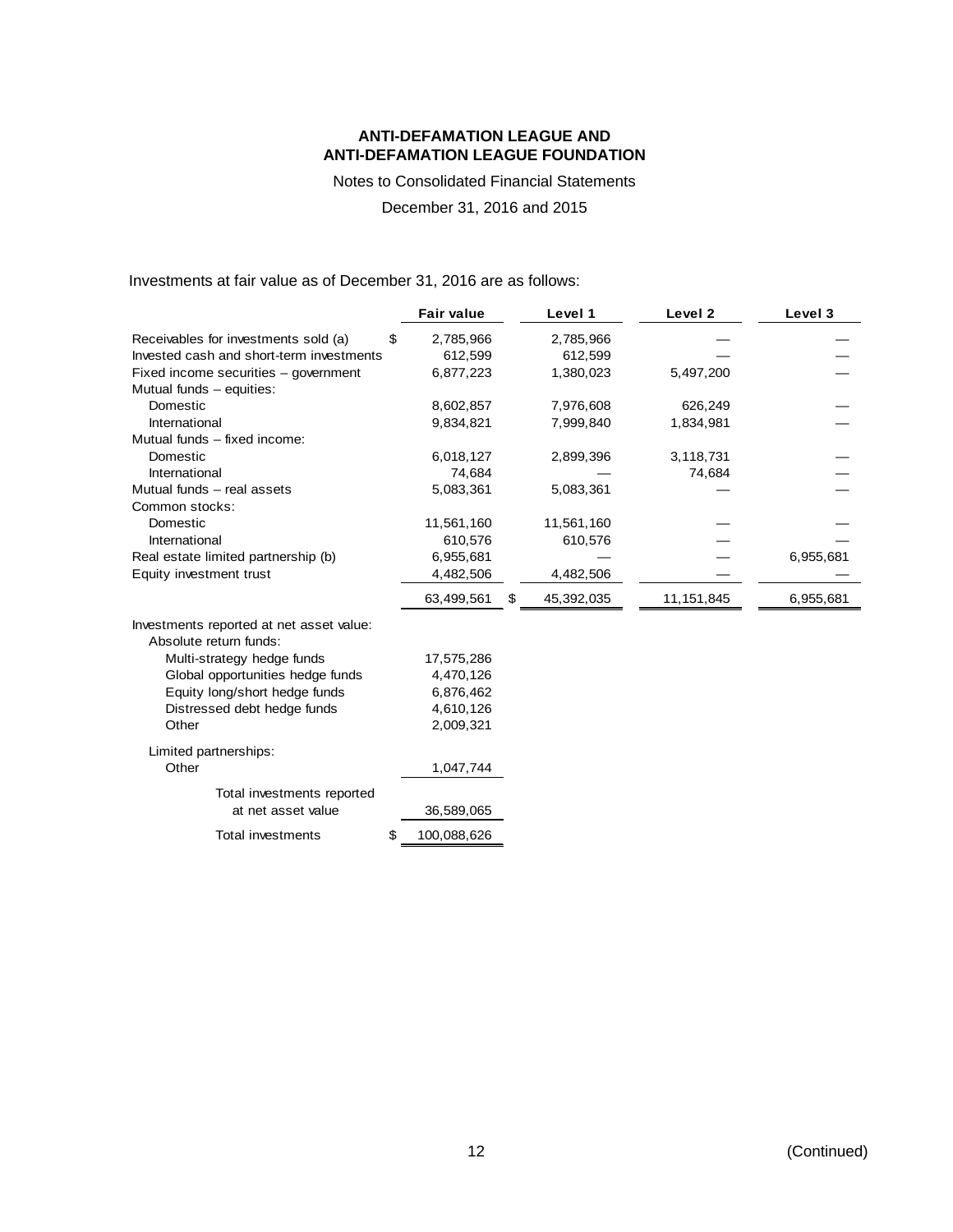Notes to Consolidated Financial Statements

December 31, 2016 and 2015

Investments at fair value as of December 31, 2015 are as follows:

|                                          | <b>Fair value</b>   | Level 1          | Level 2    | Level 3   |
|------------------------------------------|---------------------|------------------|------------|-----------|
| Receivables for investments sold (a)     | \$<br>6,163,337     | 6,163,337        |            |           |
| Invested cash and short-term investments | 991,108             | 991,108          |            |           |
| Fixed income securities - government     | 5,393,930           | 124,030          | 5,269,900  |           |
| Mutual funds - equities:                 |                     |                  |            |           |
| Domestic                                 | 7,948,931           | 7,362,030        | 586,901    |           |
| International                            | 10,345,122          | 7,568,323        | 2,776,799  |           |
| Mutual funds - fixed income:             |                     |                  |            |           |
| Domestic                                 | 4,712,856           | 2,810,810        | 1,902,046  |           |
| International                            | 74,467              |                  | 74,467     |           |
| Mutual funds - real assets               | 4,626,613           | 4,626,613        |            |           |
| Common stocks:                           |                     |                  |            |           |
| Domestic                                 | 14,010,967          | 14,010,967       |            |           |
| International                            | 1,094,484           | 1,094,484        |            |           |
| Real estate limited partnership (b)      | 6,955,681           |                  |            | 6,955,681 |
| Equity investment trust (c)              | 4,020,440           | 4,020,440        |            |           |
| Other                                    | 250,000             |                  |            | 250,000   |
|                                          | 66,587,936          | \$<br>48,772,142 | 10,610,113 | 7,205,681 |
| Investments reported at net asset value: |                     |                  |            |           |
| Absolute return funds:                   |                     |                  |            |           |
| Multi-strategy hedge funds               | 18,020,788          |                  |            |           |
| Global opportunities hedge funds         | 6,913,034           |                  |            |           |
| Equity long/short hedge funds            | 7,669,735           |                  |            |           |
| Distressed debt hedge funds              | 6,186,676           |                  |            |           |
| Other                                    | 1,745,516           |                  |            |           |
| Limited partnerships:                    |                     |                  |            |           |
| Other                                    | 1,063,490           |                  |            |           |
| Total investments reported               |                     |                  |            |           |
| at net asset value                       | 41,599,239          |                  |            |           |
| Total investments                        | \$<br>108, 187, 175 |                  |            |           |

- (a) Receivables for investments sold were collected subsequent to year-end.
- (b) Represents a noncontrolling 13.69% interest in a real estate limited partnership which owns a residential apartment building located in Woodland Hills, California. The estimated fair value is based upon an independent appraisal of market value. Distributions are made when investments are realized.
- (c) In accordance with Accounting Standards Update (ASU) 2015-10, *Technical Corrections and Improvements*, ADL removed \$4,020,440 as of December 31, 2015 from investments reported at net asset value and included this amount in Level 1 to correct the fair value hierarchy table.

The change in Level 3 investments in 2016 was due to the sale of Other investments. The change in Level 3 investments in 2015 was due to appreciation in the fair value of real estate limited partnerships.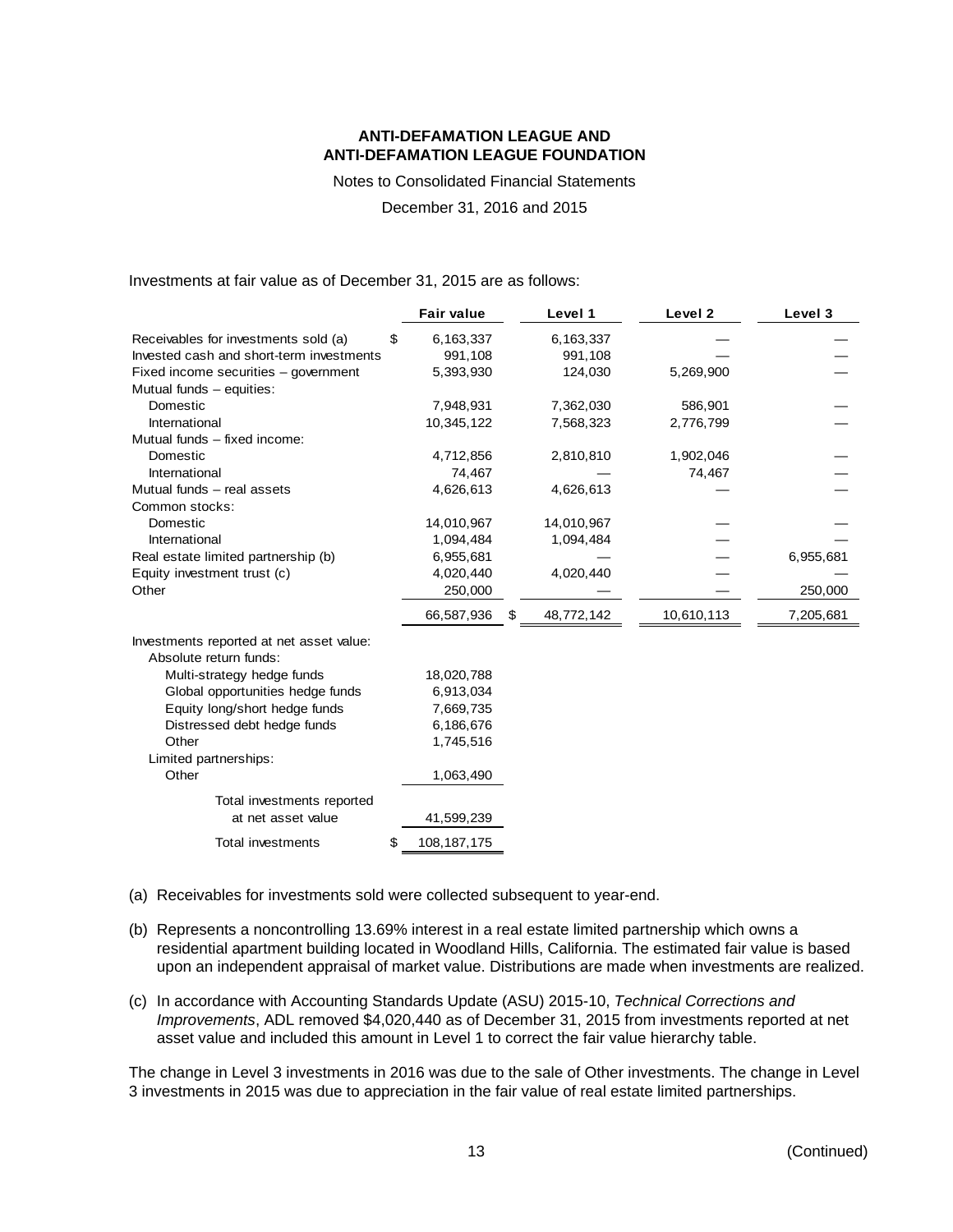Notes to Consolidated Financial Statements

December 31, 2016 and 2015

Information with respect to the strategies for investments which are reported at estimated fair value based upon net asset value per share (or its equivalent) is as follows:

**Multi-strategy hedge funds** – includes investments in funds that pursue multiple investment strategies that attempt to diversify risks and reduce volatility. Capital allocated to each of the strategies, as well as geographical areas, varies depending on market opportunities.

**Global opportunities hedge funds** – includes investments in funds that invest primarily in equity securities of Asian-Pacific and emerging market companies. A portion of the investment attempts to focus on event-driven investing while also using other hedging strategies.

**Equity long/short hedge funds** – includes investments in funds that invest both long and short primarily in U.S. equities. Investments are also made in fixed income securities and funds, depending on market conditions and opportunities to increase capital allocation to investments in foreign markets.

**Distressed debt hedge funds** – includes investments in funds that attempt to invest opportunistically in troubled companies. Investments encompass distressed debt, private equity, real estate, high yield bonds, and a number of hedge fund strategies.

**Other absolute return** – includes investments in funds that invest mainly in private equity, venture capital and income-producing publically traded master limited partnerships.

**Other limited partnerships** – includes investments in a domestic limited partnership, which invests in short-term liquid assets, stocks, and bonds. The partnership may also buy and sell put and call options for hedging purposes.

Information with respect to the redemption provisions of investments reported at net asset value is as follows as of December 31, 2016:

| <b>Redemption period</b>                  |   | <b>Amount</b> |
|-------------------------------------------|---|---------------|
| Monthly with no less than 60 days' notice | S | 9,095,261     |
| Quarterly with 30-60 days' notice         |   | 17,596,764    |
| Annually with 30-95 days' notice          |   | 7,575,417     |
| Closed end*                               |   | 2,321,623     |
| Total                                     | S | 36,589,065    |

\* Distributions are made when investments are realized.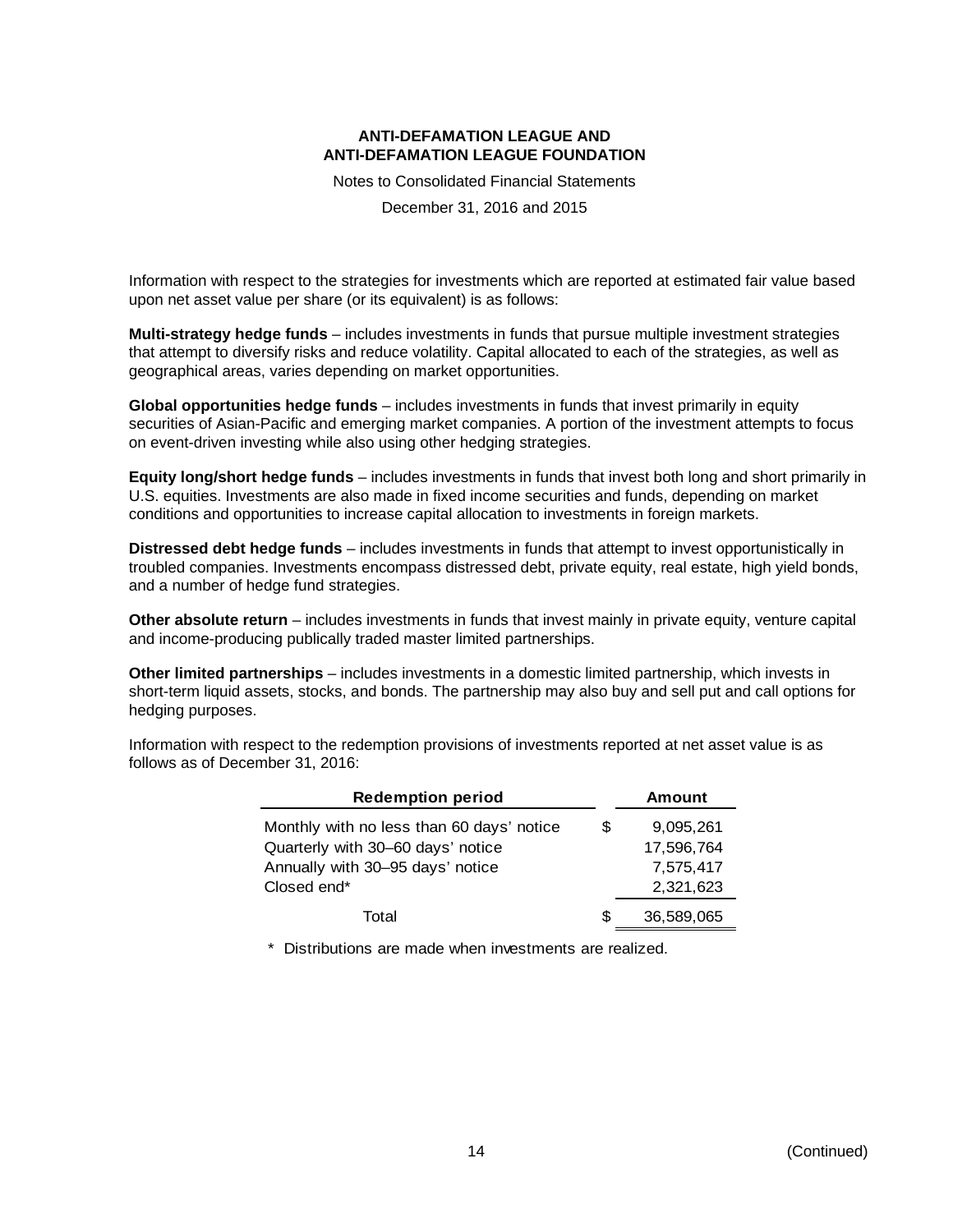Notes to Consolidated Financial Statements

December 31, 2016 and 2015

### **(4) Contributions Receivable**

Contributions receivable at December 31, 2016 and 2015 are scheduled to be collected as follows:

|                                                         |    | 2016        | 2015        |
|---------------------------------------------------------|----|-------------|-------------|
| Within one year                                         | \$ | 14,833,269  | 15,588,028  |
| One to five years                                       |    | 1,483,334   | 1,182,500   |
| More than five years                                    |    | 472,466     | 442,466     |
|                                                         |    | 16,789,069  | 17,212,994  |
| Discount to present value, at rates from 0.78% to 4.70% |    | (255, 752)  | (234, 806)  |
| Allowance for uncollectible contributions receivable    |    | (3,765,000) | (3,740,000) |
|                                                         | S  | 12,768,317  | 13,238,188  |

### **(5) Property and Equipment**

The components of property and equipment and their estimated useful lives at December 31, 2016 and 2015 are as follows:

|                                     | 2016            | 2015         | Useful lives |
|-------------------------------------|-----------------|--------------|--------------|
| Land                                | \$<br>1,150,224 | 1,150,224    | N/A          |
| <b>Buildings</b>                    | 4,150,445       | 4,150,445    | 30 years     |
| Leasehold and building improvements | 15,652,946      | 14,751,712   | $4-10$ years |
| Furniture and equipment             | 7,442,835       | 7,118,081    | 3-5 years    |
| Artwork                             | 197,470         | 197,470      | N/A          |
| Total                               | 28,593,920      | 27.367.932   |              |
| Less accumulated depreciation and   |                 |              |              |
| amortization                        | (18,934,049)    | (17,707,811) |              |
| Net property and equipment          | \$<br>9,659,871 | 9,660,121    |              |

### **(6) Employee Benefit Plans**

The Anti-Defamation League Retirement Plan (the Plan) was frozen on December 31, 2010. Effectively, ADL froze benefit accruals for all participants under the Plan. The Plan is administered by a trustee and plan assets, which are held by such trustee, are stated at fair value. Since benefit accruals are suspended, the projected benefit obligation is equal to the accumulated benefit obligation. ADL will continue to make contributions to the Plan in amounts sufficient to meet applicable funding requirements.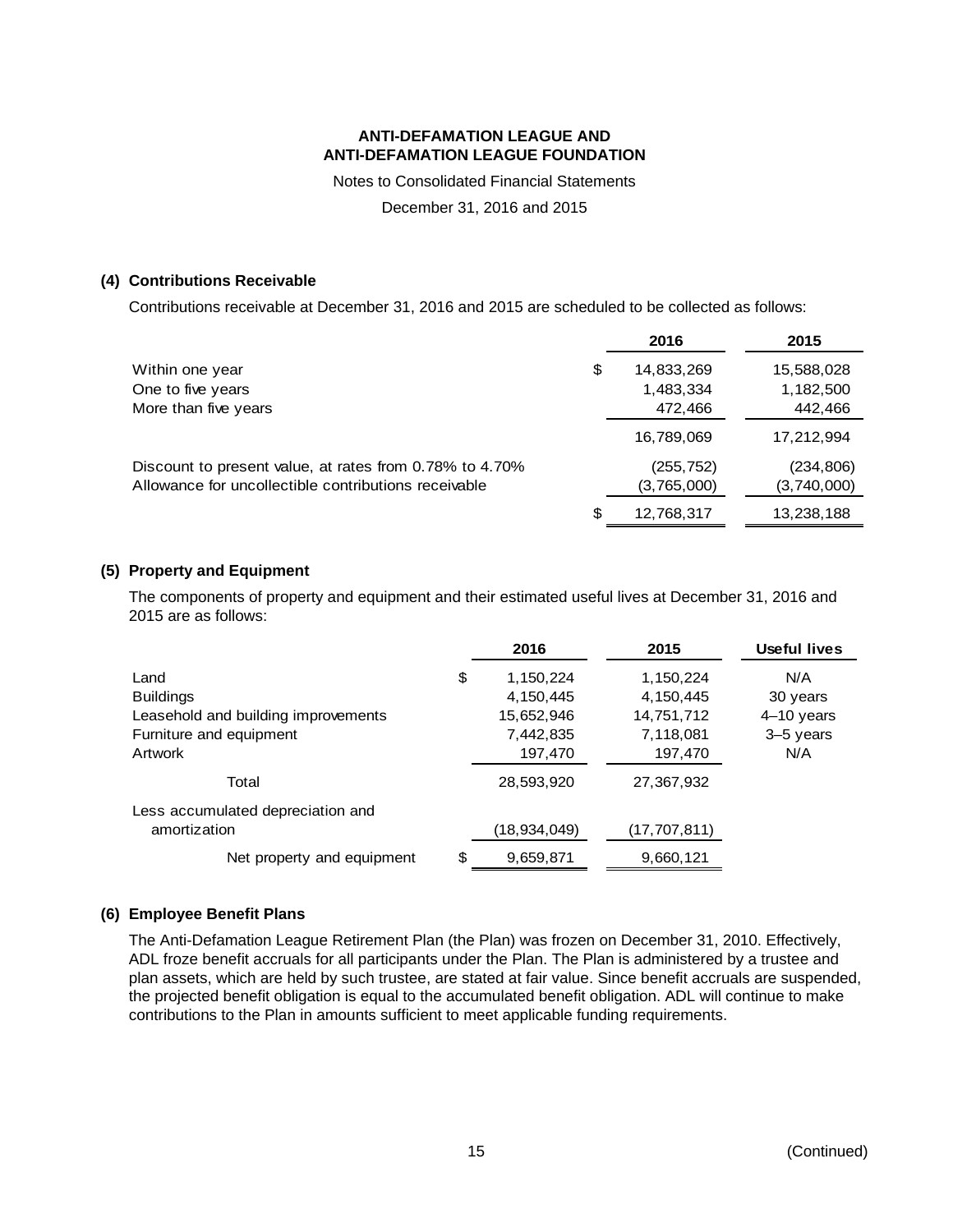Notes to Consolidated Financial Statements

December 31, 2016 and 2015

The following table provides information with respect to the Plan as of December 31, 2016 and 2015 and for the years then ended:

|                               |    | 2016       | 2015       |
|-------------------------------|----|------------|------------|
| Projected benefit obligation  | \$ | 70,235,683 | 73,205,384 |
| Plan assets, at fair value    |    | 40,138,377 | 41,841,654 |
| Unfunded status               | S  | 30,097,306 | 31,363,730 |
| Net periodic benefit cost     | \$ | 579,989    | 537,800    |
| <b>Employer contributions</b> |    | 1,011,739  | 1,120,446  |
| Benefits paid                 |    | 3,771,400  | 3,828,446  |

The discount rate used to determine the pension benefit obligation was 3.96% and 4.14% at December 31, 2016 and 2015, respectively.

Weighted average assumptions used to determine net periodic benefit cost at December 31, 2016 and 2015 were as follows:

|                                | 2016  | 2015  |
|--------------------------------|-------|-------|
| Discount rate                  | 4.14% | 3.80% |
| Expected return on plan assets | 7.00  | 7.00  |
| Rate of compensation increases | N/A   | N/A   |

As of December 31, 2016, the Plan's targeted and actual asset allocations are as follows:

|                                          | <b>Target</b> | Actual |
|------------------------------------------|---------------|--------|
| Invested cash and short-term investments | $0\% - 5\%$   | 2%     |
| Mutual funds – fixed income              | 15%-45%       | 32     |
| Mutual funds – equities                  | 25%-45%       | 40     |
| Absolute return funds                    | 10%-30%       | 16     |
| Limited partnership – real estate        | $5% - 10%$    | 10     |
| Total                                    |               | 100%   |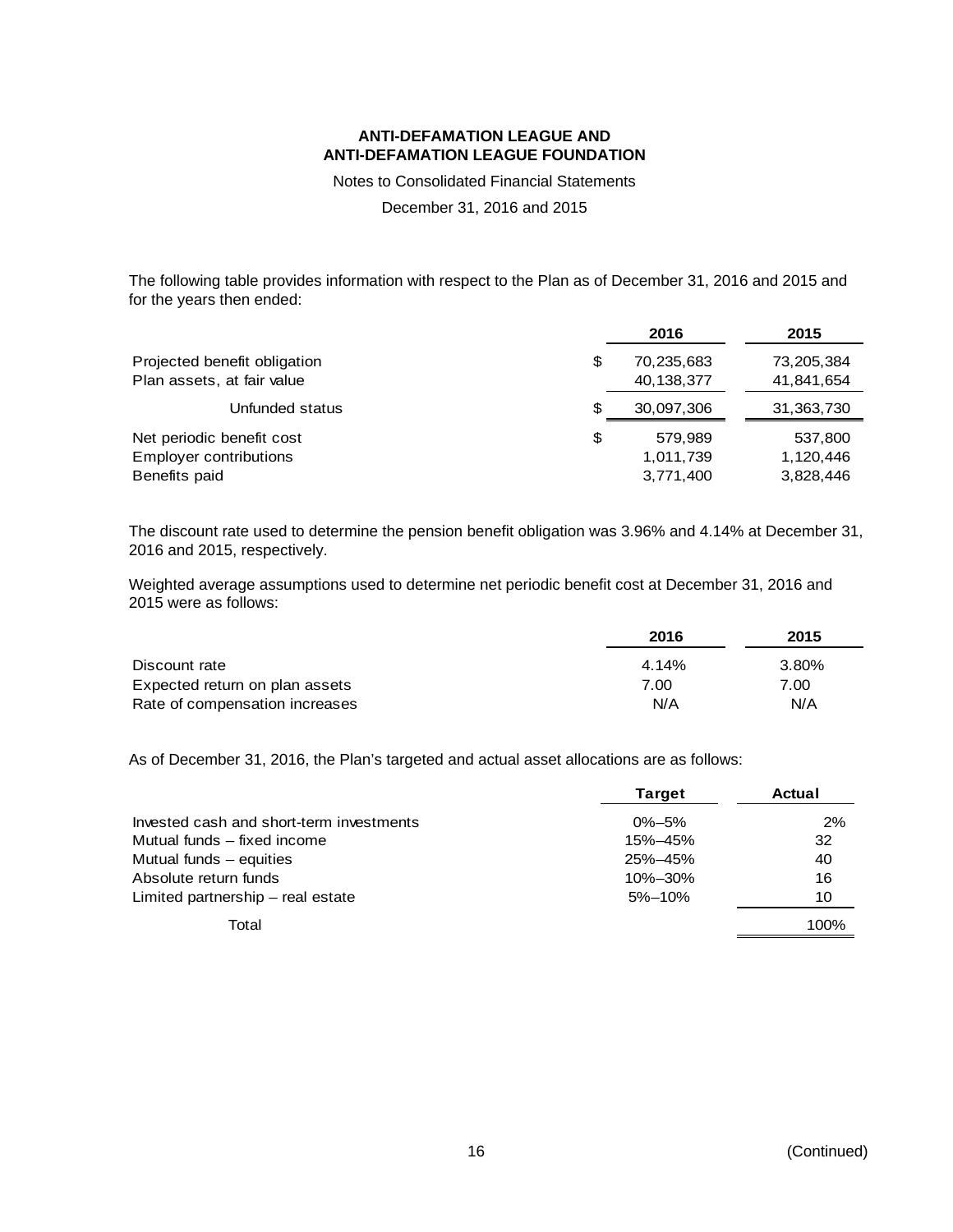Notes to Consolidated Financial Statements

December 31, 2016 and 2015

As of December 31, 2015, the Plan's targeted and actual asset allocations are as follows:

|                                          | <b>Target</b> | <b>Actual</b> |
|------------------------------------------|---------------|---------------|
| Invested cash and short-term investments | $0\% - 5\%$   | $1\%$         |
| Mutual funds – fixed income              | 15%-45%       | 29            |
| Mutual funds – equities                  | 25%-45%       | 37            |
| Absolute return funds                    | $10\% - 30\%$ | 23            |
| Limited partnership – real estate        | $5% - 10%$    | 10            |
| Total                                    |               | 100%          |

The Plan's assets at fair value as of December 31, 2016 are as follows:

|                                          | <b>Fair value</b> |   | Level 1    | Level 2 | Level 3 |
|------------------------------------------|-------------------|---|------------|---------|---------|
| Invested cash and short-term             |                   |   |            |         |         |
| investments                              | \$<br>823,133     |   | 823,133    |         |         |
| Mutual funds - fixed income:             |                   |   |            |         |         |
| Domestic                                 | 6,299,811         |   | 6,299,811  |         |         |
| International                            | 2,671,132         |   | 2,671,132  |         |         |
| <b>Balanced</b>                          | 3,769,837         |   | 3,769,837  |         |         |
| Mutual funds - equities:                 |                   |   |            |         |         |
| Domestic                                 | 8,791,928         |   | 8,791,928  |         |         |
| International                            | 7,198,705         |   | 7,198,705  |         |         |
| Commodities trust                        | 1,165,949         |   | 1,165,949  |         |         |
|                                          | 30,720,495        | S | 30,720,495 |         |         |
| Investments reported at net asset value: |                   |   |            |         |         |
| Multi-strategy hedge fund                | 2,876,972         |   |            |         |         |
| Equity long/short hedge fund             | 2,564,700         |   |            |         |         |
| Limited partnership - real estate        | 3,976,210         |   |            |         |         |
| Total investments reported               |                   |   |            |         |         |
| at net asset value                       | 9,417,882         |   |            |         |         |
| Total investments                        | \$<br>40,138,377  |   |            |         |         |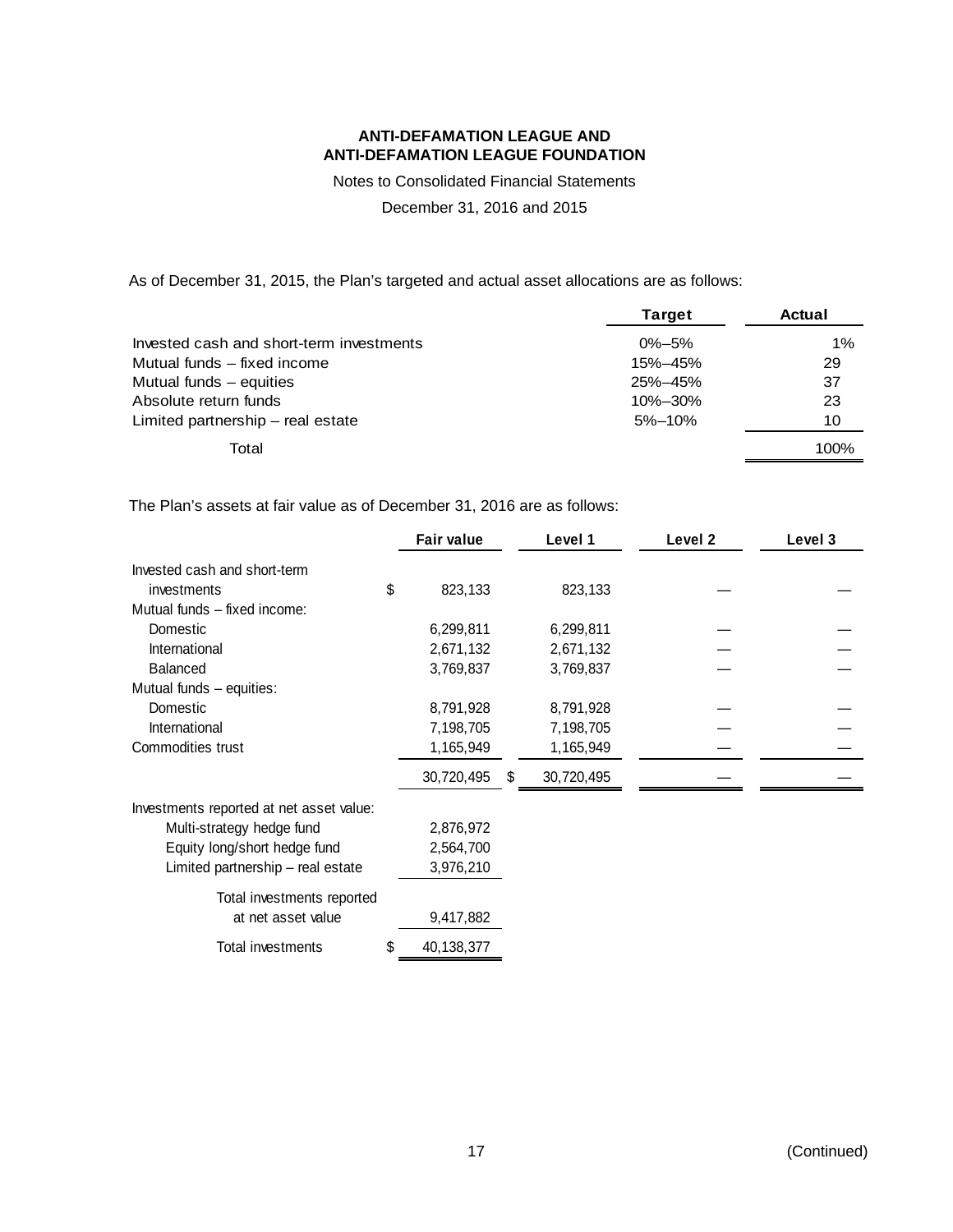Notes to Consolidated Financial Statements

December 31, 2016 and 2015

The Plan's assets at fair value as of December 31, 2015 are as follows:

|                                          | <b>Fair value</b> |   | Level 1    | Level <sub>2</sub> | Level 3 |
|------------------------------------------|-------------------|---|------------|--------------------|---------|
| Invested cash and short-term             |                   |   |            |                    |         |
| investments                              | \$<br>513,582     |   | 513,582    |                    |         |
| Mutual funds – fixed income:             |                   |   |            |                    |         |
| Domestic                                 | 6,125,655         |   | 6,125,655  |                    |         |
| International                            | 2,596,891         |   | 2,596,891  |                    |         |
| <b>Balanced</b>                          | 3,481,670         |   | 3,481,670  |                    |         |
| Mutual funds - equities:                 |                   |   |            |                    |         |
| Domestic                                 | 8,101,270         |   | 8,101,270  |                    |         |
| International                            | 7,208,644         |   | 7,208,644  |                    |         |
| Commodities trust (a)                    | 1,014,852         |   | 1,014,852  |                    |         |
|                                          | 29,042,564        | S | 29,042,564 |                    |         |
| Investments reported at net asset value: |                   |   |            |                    |         |
| Multi-strategy hedge fund                | 5,117,724         |   |            |                    |         |
| Equity long/short hedge fund             | 3,468,122         |   |            |                    |         |
| Limited partnership - real estate        | 4,213,244         |   |            |                    |         |
| Total investments reported               |                   |   |            |                    |         |
| at net asset value                       | 12,799,090        |   |            |                    |         |
| Total investments                        | \$<br>41,841,654  |   |            |                    |         |

(a) In accordance with ASU 2015-10, Technical Corrections and Improvements, ADL removed \$1,014,852 as of December 31, 2015 from investments reported at net asset value and included this amount in Level 1 to correct the fair value hierarchy table.

Information with respect to the strategies of the Plan's investments which are reported at estimated fair value based upon net asset value per share (or its equivalent) is as follows:

**Multi-strategy hedge fund** – a fund that pursues multiple investment strategies that attempt to diversify risks and reduce volatility. Capital allocated to each of the strategies, as well as geographical areas, varies depending on market opportunities.

**Equity long/short hedge fund** – a fund that seeks capital appreciation through investing in investment funds each of which utilizing various investment strategies including leverage.

**Real estate limited partnership** – a fund that invests in real estate securities. Depending on market conditions and opportunities, investments can shift between geographical regions in an attempt to enhance returns.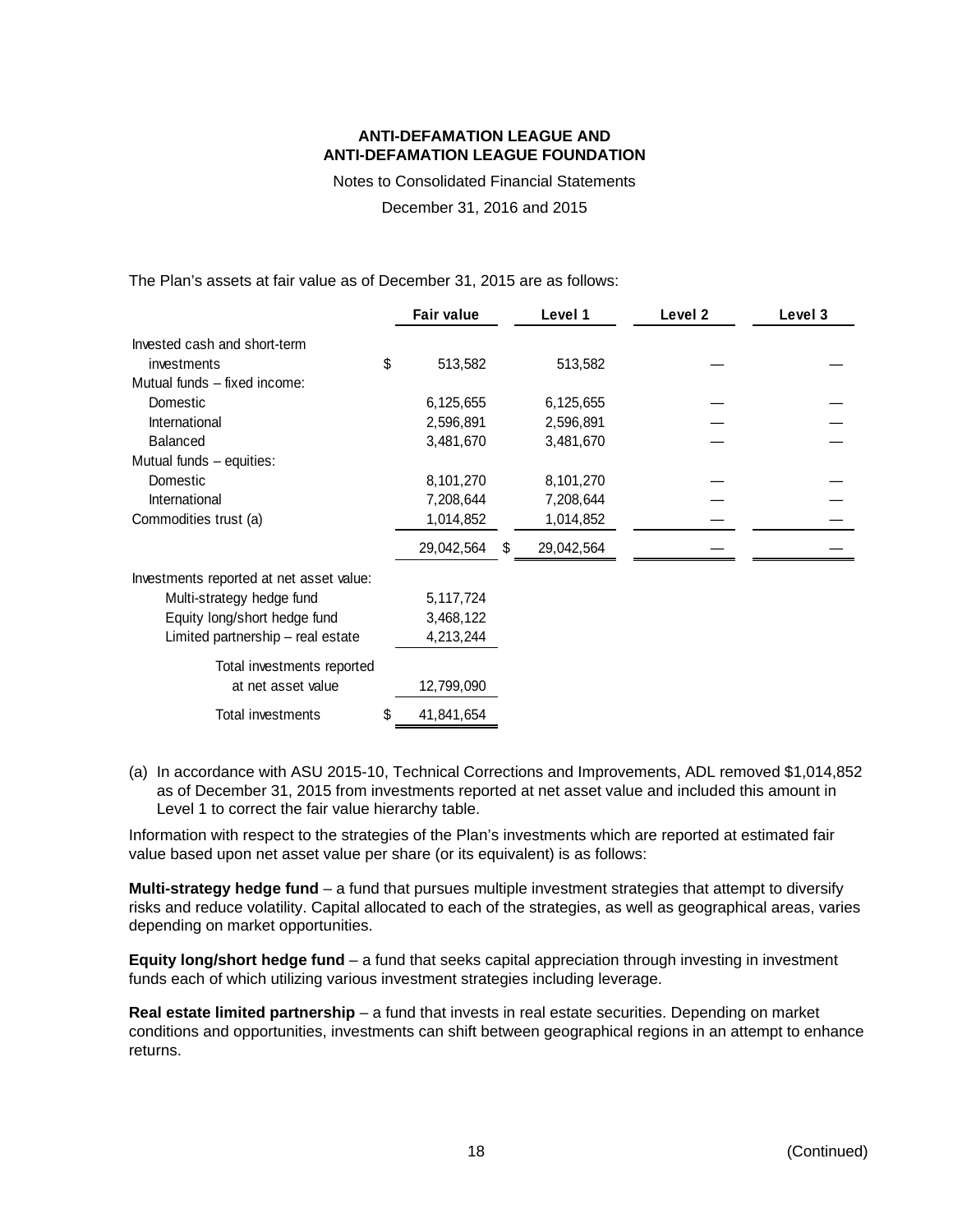Notes to Consolidated Financial Statements

December 31, 2016 and 2015

Information with respect to the redemption provisions of investments reported at net asset value is as follows as of December 31, 2016:

| <b>Redemption period</b>                                       | Amount                       |
|----------------------------------------------------------------|------------------------------|
| Monthly with 15 days' notice<br>Quarterly with 45 days' notice | \$<br>3,976,210<br>2,564,700 |
| Quarterly with 65 days' notice                                 | 2,876,972                    |
| Total                                                          | \$<br>9,417,882              |

Plan benefits are expected to be paid from the Plan as follows:

| 2017      | \$<br>4,360,000 |
|-----------|-----------------|
| 2018      | 4,353,000       |
| 2019      | 4,352,000       |
| 2020      | 4,332,000       |
| 2021      | 4,279,000       |
| 2022-2026 | 20,914,000      |

ADL expects to contribute \$1,935,000 to the Plan during the year ended December 31, 2017.

As of December 31, 2016 and 2015, amounts charged to unrestricted net assets but not yet recognized as a component of net periodic benefit cost total \$34,848,408 and \$35,683,082, respectively. The estimated net actuarial loss that will be amortized into net periodic benefit cost during 2017 is \$801,322.

ADL has a contributory defined contribution retirement plan, covering substantially all employees, under arrangements with a financial institution. The plan is subject to the provisions of Title I of the Employee Retirement Income Security Act and Section 403(b) of the Internal Revenue Code of 1986, as amended. ADL's 2016 and 2015 contribution as of the first of the month following one year of employee service represents 2.25% of the participants' eligible compensation. Benefits vest after three years of service. ADL's contribution of approximately \$501,000 for 2016 was made during 2017 and approximately \$509,000 for 2015 was made during 2016.

Long-term pension obligations also include amounts for a supplemental pension arrangement with a former key employee.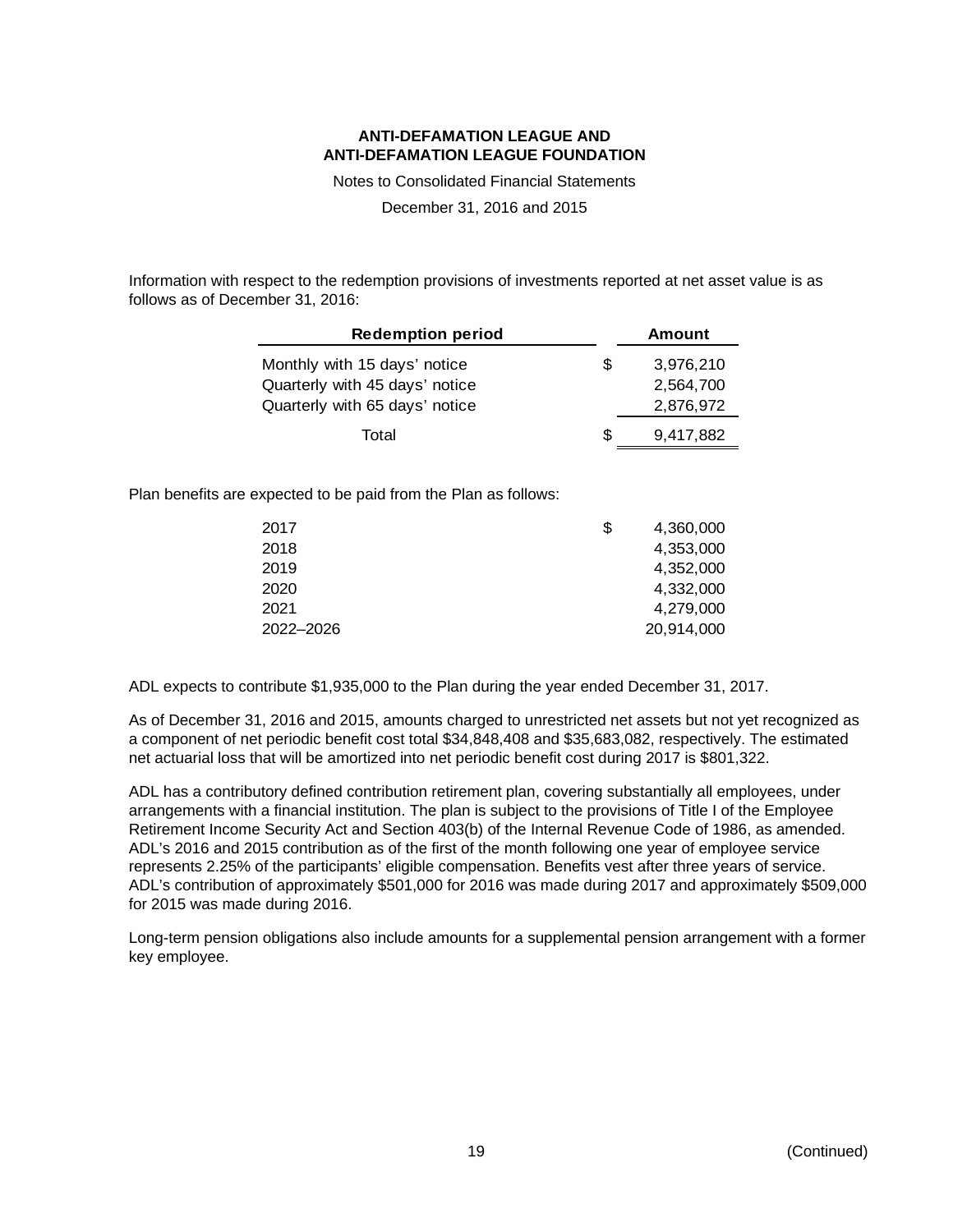Notes to Consolidated Financial Statements

December 31, 2016 and 2015

### **(7) Temporarily Restricted and Permanently Restricted Net Assets**

Temporarily restricted net assets at December 31, 2016 and 2015 are available for the following purposes or periods:

|                                                              | 2016             | 2015       |
|--------------------------------------------------------------|------------------|------------|
| Regional operations                                          | \$<br>3,566,059  | 5,774,854  |
| Education                                                    | 6,908,914        | 7,537,117  |
| Policy and programs                                          | 1,058,775        | 1,091,789  |
| International affairs and interfaith programs                | 277,102          | 1,472,091  |
| Leadership                                                   | 541,629          | 383,469    |
| Unappropriated endowment gains for the general activities of |                  |            |
| ADL.                                                         | 2,641,895        | 2,654,667  |
| Future periods                                               | 3,792,220        | 3,921,217  |
|                                                              | \$<br>18,786,594 | 22,835,204 |

Permanently restricted net assets at December 31, 2016 and 2015 are restricted to investment in perpetuity, the income from which is expendable to support the following:

|                                               |    | 2016         | 2015         |
|-----------------------------------------------|----|--------------|--------------|
| Regional operations                           | \$ | 14,178,628   | 14, 152, 312 |
| Education                                     |    | 12, 175, 269 | 12,112,469   |
| Civil rights                                  |    | 4,376,006    | 4,276,006    |
| International affairs and interfaith programs |    | 6,566,806    | 6,112,478    |
| Leadership                                    |    | 3,471,221    | 3,348,357    |
| General activities of ADL                     |    | 27,805,425   | 27,788,365   |
|                                               | S  | 68,573,355   | 67,789,987   |

ADL's endowment, held entirely by the Foundation, consists of individual donor-restricted endowment funds established for a variety of purposes. In 2015, ADL established two board-designated endowment funds totaling \$3.5 million. As of December 31, 2016, the value of total board-designated endowments was \$3.54 million.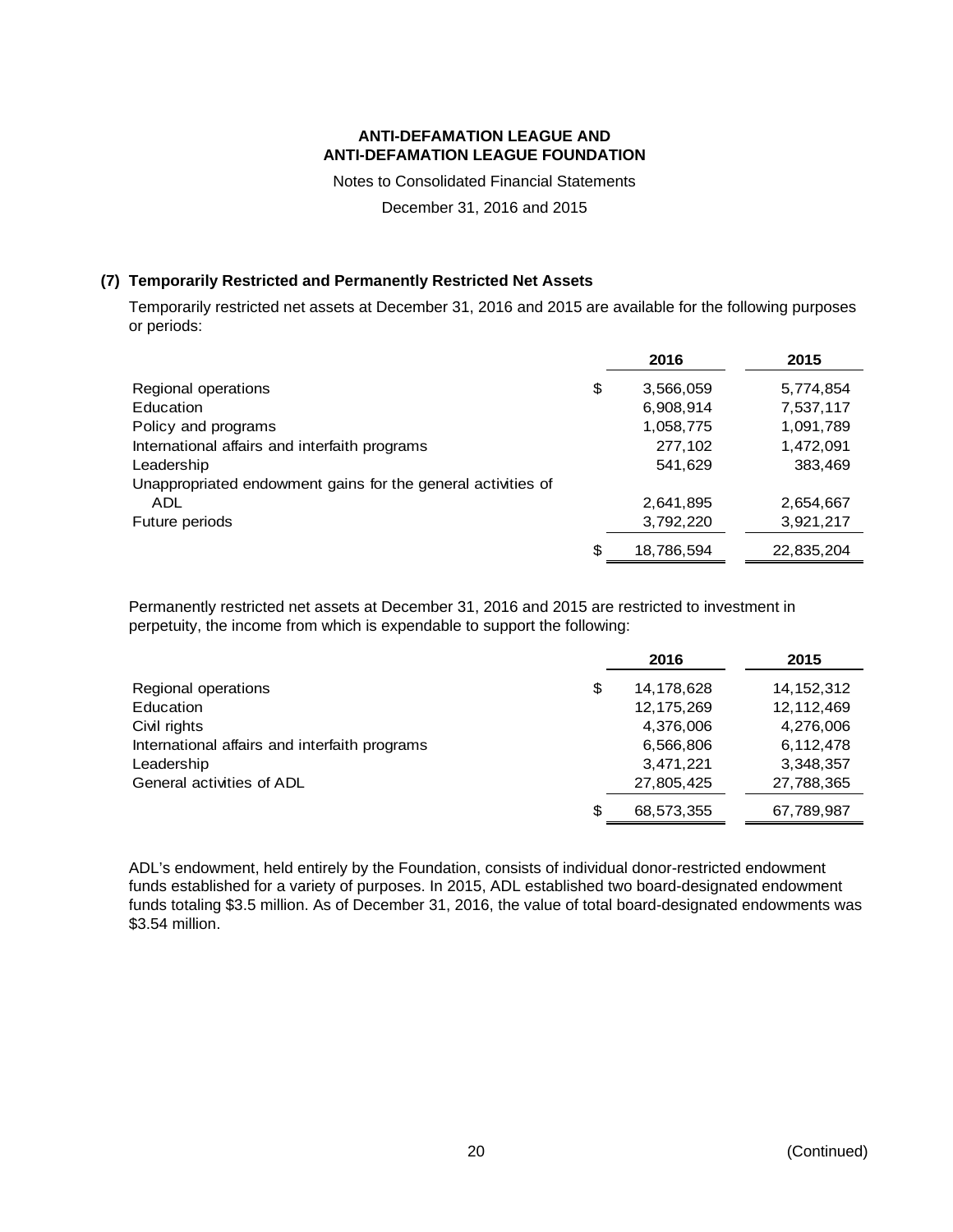Notes to Consolidated Financial Statements

December 31, 2016 and 2015

The following tables present the changes in ADL's donor-restricted endowment funds, inclusive of pledges, for the years ended December 31, 2016 and 2015:

|                                | 2016                |                    |                    |               |  |  |
|--------------------------------|---------------------|--------------------|--------------------|---------------|--|--|
|                                |                     | <b>Temporarily</b> | <b>Permanently</b> |               |  |  |
|                                | <b>Unrestricted</b> | restricted         | restricted         | Total         |  |  |
| Endowment net assets at        |                     |                    |                    |               |  |  |
| December 31, 2015              | \$<br>1.744.552     | 4,657,507          | 67,789,987         | 74,192,046    |  |  |
| Investment income              | 128.257             | 1.218.903          |                    | 1.347.160     |  |  |
| Net appreciation (realized and |                     |                    |                    |               |  |  |
| unrealized)                    | 311,374             | 2,370,943          |                    | 2,682,317     |  |  |
| Contributions                  |                     |                    | 1,988,604          | 1,988,604     |  |  |
| Appropriation for expenditure  | (173, 820)          | (3, 181, 278)      |                    | (3,355,098)   |  |  |
| Reclassification of net assets |                     |                    | (1,205,236)        | (1, 205, 236) |  |  |
| Endowment net assets at        |                     |                    |                    |               |  |  |
| December 31, 2016              | \$<br>2,010,363     | 5,066,075          | 68,573,355         | 75,649,793    |  |  |

|                                | 2015            |                                  |                                  |               |  |  |
|--------------------------------|-----------------|----------------------------------|----------------------------------|---------------|--|--|
|                                | Unrestricted    | <b>Temporarily</b><br>restricted | <b>Permanently</b><br>restricted | Total         |  |  |
| Endowment net assets at        |                 |                                  |                                  |               |  |  |
| December 31, 2014              | \$<br>(20, 530) | 10,225,026                       | 70,162,586                       | 80,367,082    |  |  |
| Investment income              | 233,582         | 1,294,102                        |                                  | 1,527,684     |  |  |
| Net depreciation (realized and |                 |                                  |                                  |               |  |  |
| unrealized)                    | (1,750,646)     | (3,431,336)                      |                                  | (5, 181, 982) |  |  |
| Contributions                  |                 |                                  | 1,127,401                        | 1,127,401     |  |  |
| Appropriation for expenditure  | (217, 854)      | (3,430,285)                      |                                  | (3,648,139)   |  |  |
| Reclassification due to change |                 |                                  |                                  |               |  |  |
| in donor designation           | 3,500,000       |                                  | (3,500,000)                      |               |  |  |
| Endowment net assets at        |                 |                                  |                                  |               |  |  |
| December 31, 2015              | \$<br>1,744,552 | 4,657,507                        | 67,789,987                       | 74,192,046    |  |  |

#### *(a) Funds with Deficiencies*

From time to time, the fair value of assets associated with an individual donor-restricted endowment fund may fall below the original value of the fund (i.e., the amount classified as permanently restricted). These deficiencies aggregated \$1,529,728 and \$1,755,448 at December 31, 2016 and 2015, respectively, and are recorded in unrestricted net assets in the accompanying consolidated balance sheets.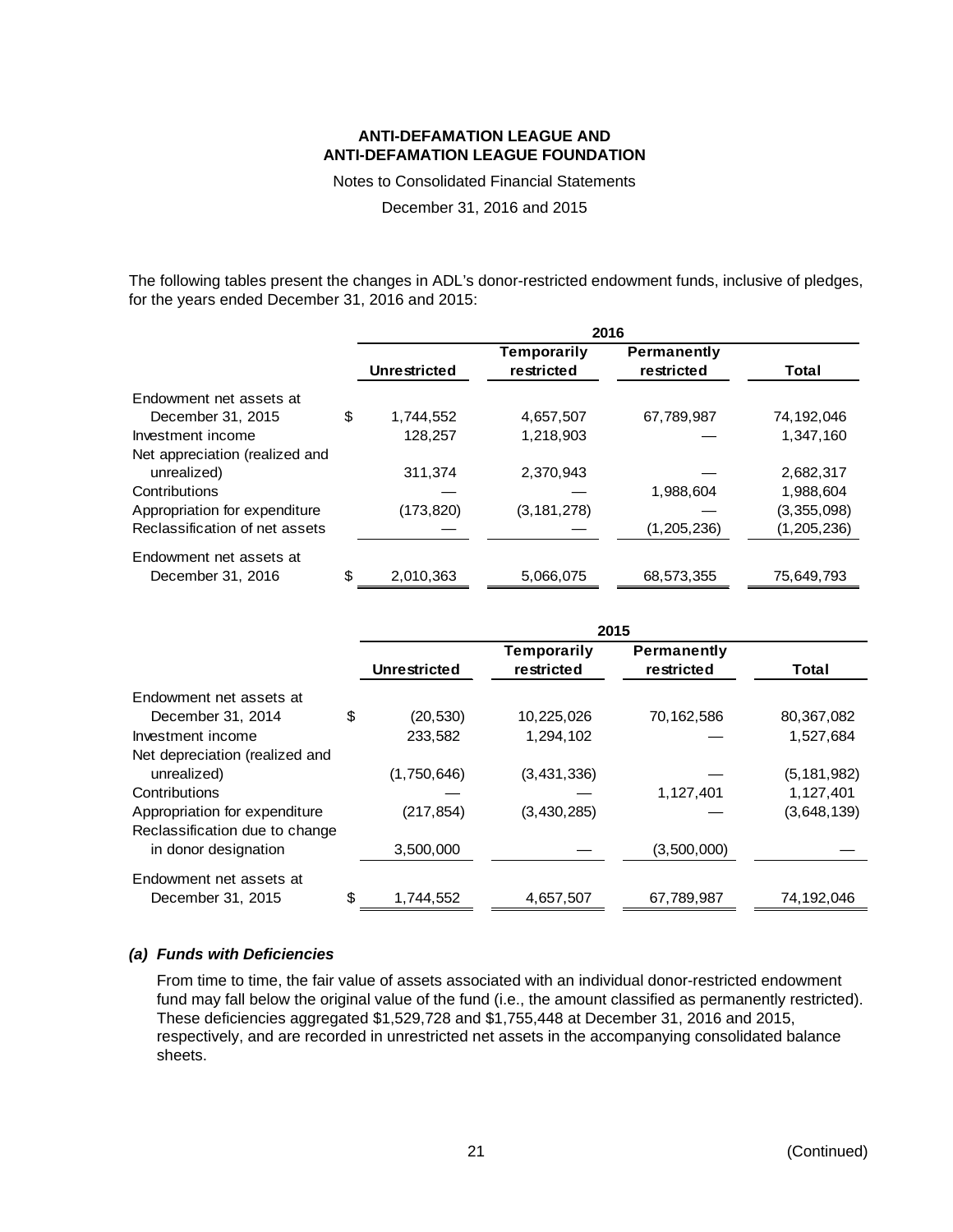Notes to Consolidated Financial Statements

December 31, 2016 and 2015

#### *(b) Return Objective and Risk Parameters*

ADL has adopted investment policies for its endowment that attempt to provide a level of support, as determined by ADL's spending policy, while seeking to preserve the real value of the endowment assets over time. ADL relies on a total return strategy under which investment returns are achieved through both appreciation (realized and unrealized) and yield (interest and dividends). Investments are diversified by asset class, as well as by investment manager and style, with a focus on achieving long-term return objectives within prudent risk constraints.

### *(c) Spending Policy*

The Foundation has a policy of appropriating investment return on the endowment funds for spending at a rate of 5% of the fair value of the endowment, unless otherwise explicitly stipulated by the donor.

#### *(d) Change in Donor Designations*

Reclassifications of net assets in 2016 includes releases of restrictions from donors and other adjustments to net assets based upon review of gift instruments.

In 2015, ADL received permission to release from restriction two permanently restricted funds totaling \$3.5 million to form two board-designated funds with the board intention that they be used for the same purposes. The funds can be available to be used as collateral for the lines of credit as disclosed in note 8(b) to the consolidated financial statements.

### **(8) Commitments and Contingencies**

#### *(a) Operating Leases*

ADL occupies its National and New York regional office space in New York City under a lease agreement that expires in 2027. The agreement includes landlord incentives, escalation clauses, and a renewal option. Office space occupied by ADL's other regional offices is under lease agreements expiring at various dates through 2023. The leases are accounted for on a straight-line basis. Certain regional office leases include rent escalations and periods of free rent. The deferred landlord incentives (which are being recognized over the life of the New York lease) and the difference between straight-lining the rental charges and actual payments are reported as deferred rent in the accompanying consolidated balance sheets. Total rent expense approximated \$5.5 million for the years ended December 31, 2016 and 2015. Minimum annual rentals are as follows:

| Year ending December 31: |    |            |
|--------------------------|----|------------|
| 2017                     | \$ | 4,852,000  |
| 2018                     |    | 4,756,000  |
| 2019                     |    | 4,438,000  |
| 2020                     |    | 3,937,000  |
| 2021                     |    | 3,870,000  |
| 2022 and thereafter      |    | 20,538,000 |
|                          | S  | 42,391,000 |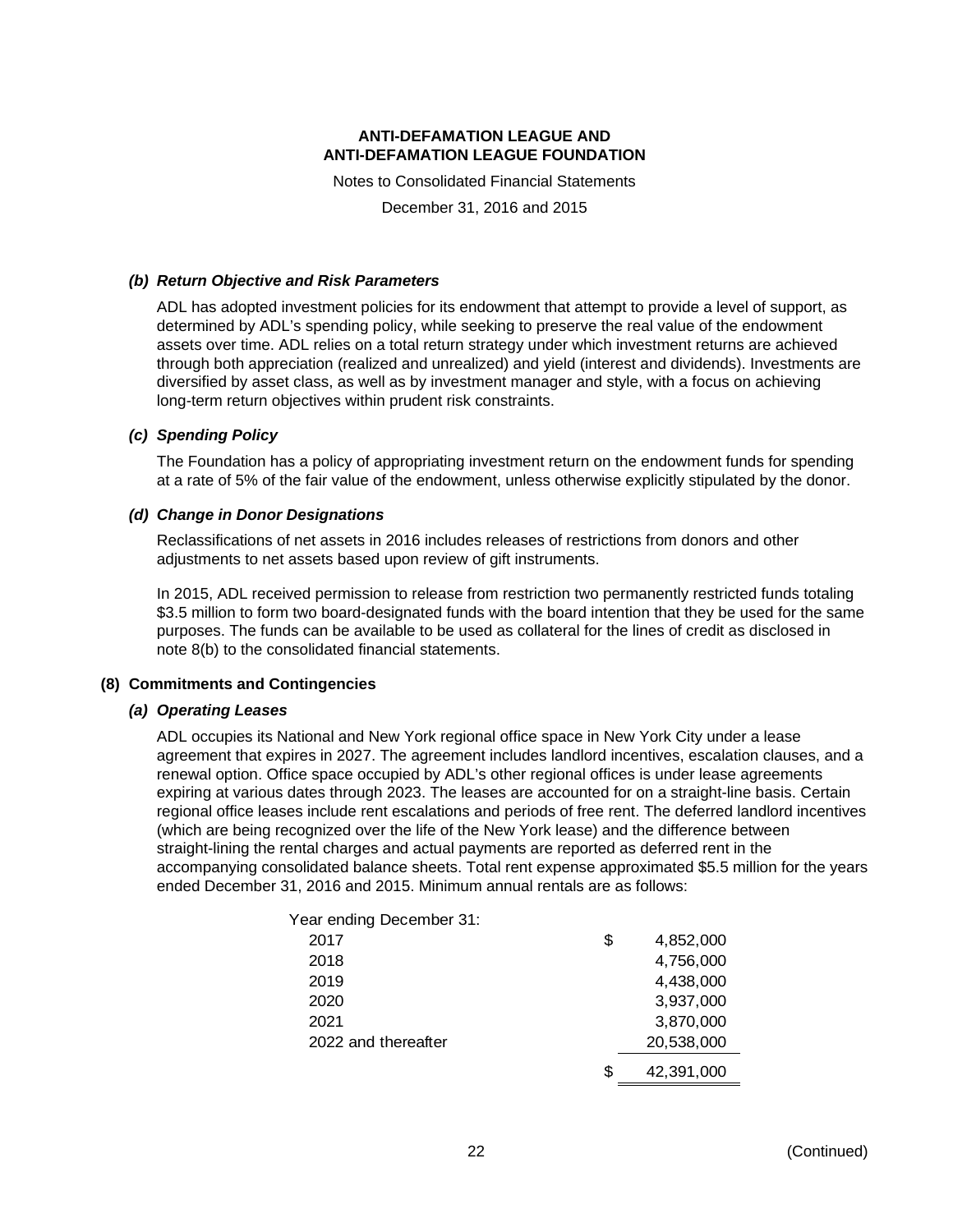Notes to Consolidated Financial Statements

December 31, 2016 and 2015

On October 29, 2015, the League entered into an 11 year sublease to rent 6,722 usable square feet of space within its National and New York City regional office beginning January 15, 2016. The lease terms provided for six months of tenant rent abatement. Future minimum rental receipts under the lease are as follows:

| Year ending December 31: |    |           |
|--------------------------|----|-----------|
| 2017                     | \$ | 316,000   |
| 2018                     |    | 316,000   |
| 2019                     |    | 316,000   |
| 2020                     |    | 316,000   |
| 2021                     |    | 343,000   |
| 2022 and thereafter      |    | 2,111,000 |
|                          | ß. | 3,718,000 |

#### *(b) Lines of Credit*

The League and the Foundation each have a \$4 million line of credit with a financial institution. The interest rate on all borrowings for the years ended December 31, 2016 and 2015 is either LIBOR plus 60 basis points or the prime rate, as selected by ADL. Interest paid as of December 31, 2016 and 2015 was approximately \$93,000 and \$60,000, respectively. As of December 31, 2016 and 2015, the League and the Foundation each had an outstanding balance of the full \$4 million from these lines totaling \$8 million of borrowings under the credit lines. These lines, which are due March 1, 2018, are secured by certain of the Foundation's investments.

### **(9) Subsequent Events**

In connection with the preparation of the consolidated financial statements, ADL evaluated events after the balance sheet date of December 31, 2016 through August 15, 2017, which was the date the consolidated financial statements were available to be issued and determined that there were no matters that are required to be disclosed.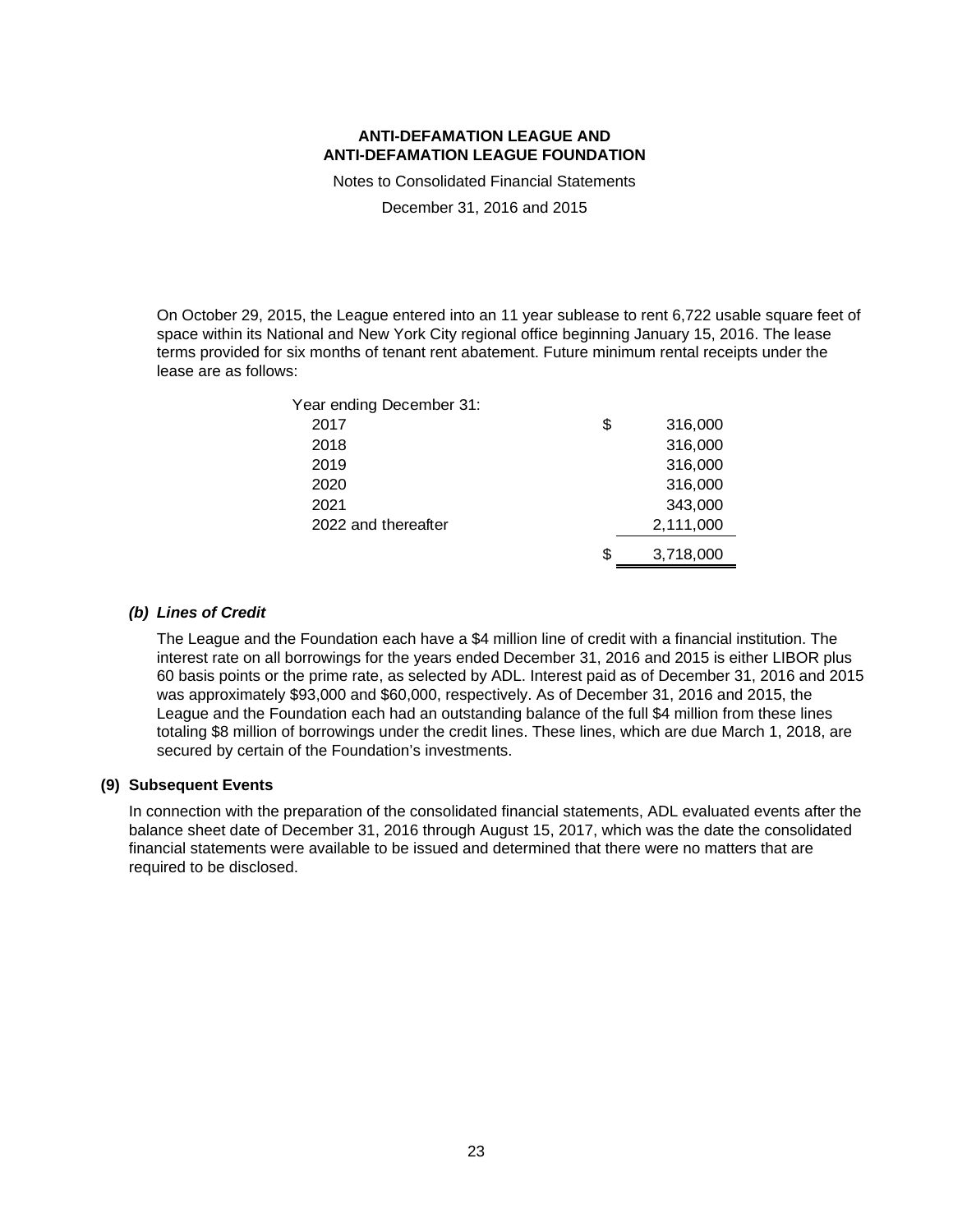**Schedule 1**

#### **ANTI-DEFAMATION LEAGUE AND ANTI-DEFAMATION LEAGUE FOUNDATION**

Consolidating Balance Sheet

December 31, 2016

| <b>Assets</b>                                      |    | League         | <b>Foundation</b> | <b>Eliminations</b> | <b>Consolidated</b><br>total |
|----------------------------------------------------|----|----------------|-------------------|---------------------|------------------------------|
| Cash and cash equivalents                          | \$ | 10,693,845     | 7,184,378         |                     | 17,878,223                   |
| Contributions receivable, net                      |    | 7,188,716      | 5,579,601         |                     | 12,768,317                   |
| Prepaid expenses and other assets                  |    | 1,036,056      | 2,727,901         |                     | 3,763,957                    |
| Investments                                        |    | 900.309        | 99,188,317        |                     | 100,088,626                  |
| Property and equipment, net                        |    | 7,566,920      | 2,092,951         |                     | 9,659,871                    |
| Due from the Foundation                            |    | 3,243,279      |                   | (3,243,279)         |                              |
| <b>Total assets</b>                                |    | 30,629,125     | 116,773,148       | (3,243,279)         | 144,158,994                  |
| <b>Liabilities and Net Assets</b>                  |    |                |                   |                     |                              |
| Liabilities:                                       |    |                |                   |                     |                              |
| Accounts payable and accrued expenses              | \$ | 7,946,360      | 452.641           |                     | 8,399,001                    |
| Borrowings under lines of credit                   |    | 4,000,000      | 4,000,000         |                     | 8,000,000                    |
| Deferred rent                                      |    | 7,031,406      |                   |                     | 7,031,406                    |
| Liabilities under charitable trusts and annuity    |    |                |                   |                     |                              |
| agreements                                         |    |                | 8,338,977         |                     | 8,338,977                    |
| Long-term pension obligations                      |    | 28,192,790     | 3,009,732         |                     | 31,202,522                   |
| Due to the League                                  |    |                | 3,243,279         | (3,243,279)         |                              |
| <b>Total liabilities</b>                           |    | 47,170,556     | 19,044,629        | (3,243,279)         | 62,971,906                   |
| Net assets (accumulated deficit):<br>Unrestricted: |    |                |                   |                     |                              |
| Available for operations                           |    | 6,809,178      | 18,220,483        |                     | 25,029,661                   |
| Long-term pension obligations                      |    | (28, 192, 790) | (3,009,732)       |                     | (31, 202, 522)               |
| Total unrestricted, net of long-term               |    |                |                   |                     |                              |
| pension obligations                                |    | (21, 383, 612) | 15,210,751        |                     | (6, 172, 861)                |
| Temporarily restricted                             |    | 4,842,181      | 13,944,413        |                     | 18,786,594                   |
| Permanently restricted                             |    |                | 68,573,355        |                     | 68,573,355                   |
| Total (accumulated deficit) net assets             |    | (16, 541, 431) | 97,728,519        |                     | 81,187,088                   |
| Total liabilities and net assets                   | \$ | 30,629,125     | 116,773,148       | (3,243,279)         | 144,158,994                  |

See accompanying independent auditors' report.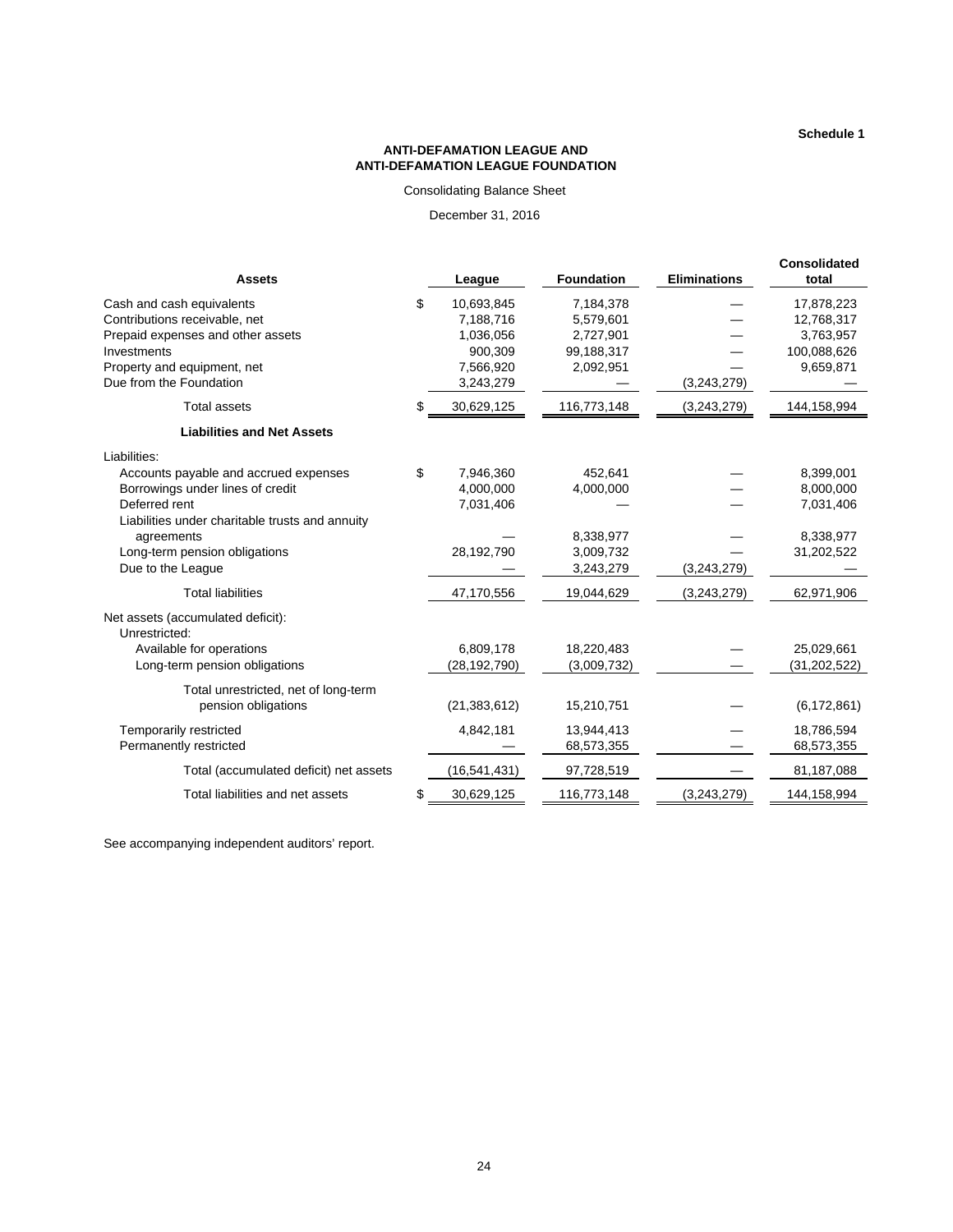**Schedule 2**

#### **ANTI-DEFAMATION LEAGUE AND ANTI-DEFAMATION LEAGUE FOUNDATION**

Consolidating Statement of Activities

Year ended December 31, 2016

|                                                                                                                                                                                                                                                                      | League                                 | <b>Foundation</b>                                                   | <b>Eliminations</b> | Consolidated<br>total                                  |
|----------------------------------------------------------------------------------------------------------------------------------------------------------------------------------------------------------------------------------------------------------------------|----------------------------------------|---------------------------------------------------------------------|---------------------|--------------------------------------------------------|
| Changes in unrestricted net assets:                                                                                                                                                                                                                                  |                                        |                                                                     |                     |                                                        |
| Operating revenues:<br>Contributions (including the League's special events revenue of \$20,644,000)<br>Less:                                                                                                                                                        | \$<br>49,205,591                       | 12,089,809                                                          |                     | 61,295,400                                             |
| Provision for uncollectible contributions receivable<br>Direct special events expenses                                                                                                                                                                               | (2,603,957)<br>(6,473,906)             |                                                                     |                     | (2,603,957)<br>(6,473,906)                             |
| Contributions, net                                                                                                                                                                                                                                                   | 40,127,728                             | 12,089,809                                                          |                     | 52,217,537                                             |
| Rental income from the League<br>Endowment return expended and other investment return<br>Other income<br>Net assets released from restrictions in satisfaction of time and purpose<br>Transfer to the League from the Foundation                                    | 695.342<br>7,899,230<br>14,884,178     | 291,946<br>2,945,767<br>2,332,411<br>(14, 884, 178)                 | (291, 946)          | 2,945,767<br>695,342<br>10,231,641                     |
| Total operating revenues                                                                                                                                                                                                                                             | 63,606,478                             | 2,775,755                                                           | (291, 946)          | 66,090,287                                             |
| Operating expenses:<br>Program services<br>Administration<br>Development                                                                                                                                                                                             | 46,674,923<br>5,525,837<br>6,253,221   | 1,148,724<br>2,121,983<br>2,152,935                                 | (291, 946)          | 47,531,701<br>7,647,820<br>8,406,156                   |
| Total operating expenses                                                                                                                                                                                                                                             | 58,453,981                             | 5,423,642                                                           | (291, 946)          | 63,585,677                                             |
| Excess (deficiency) of operating revenues over operating expenses                                                                                                                                                                                                    | 5,152,497                              | (2,647,887)                                                         |                     | 2,504,610                                              |
| Nonoperating activities:<br>Investment return greater than amount appropriated<br>Pension credit other than net periodic benefit cost<br>Reclassification of net assets<br>Other, net<br>Transfer to the League from the Foundation<br>Total nonoperating activities | 4,024<br>751,207<br>193,943<br>949,174 | 906,439<br>83,467<br>2,449,968<br>12,232<br>(193, 943)<br>3,258,163 |                     | 910,463<br>834,674<br>2,449,968<br>12,232<br>4,207,337 |
| Increase in unrestricted net assets                                                                                                                                                                                                                                  | 6,101,671                              | 610,276                                                             |                     | 6,711,947                                              |
| Changes in temporarily restricted net assets:<br>Contributions<br>Change in the value of charitable trust and annuity agreements<br>Investment return<br>Reclassification of net assets<br>Net assets released from restrictions:                                    | 5,379,884                              | 1,144,035<br>(735, 436)<br>4,491,702<br>(1, 244, 732)               |                     | 6,523,919<br>(735, 436)<br>4,491,702<br>(1, 244, 732)  |
| Satisfaction of time and purpose<br>Endowment return appropriated                                                                                                                                                                                                    | (7,899,230)                            | (2, 332, 411)<br>(2,852,422)                                        |                     | (10, 231, 641)<br>(2,852,422)                          |
| Transfer to the League from the Foundation                                                                                                                                                                                                                           | 2,107,447                              | (2, 107, 447)                                                       |                     |                                                        |
| Decrease in temporarily restricted net assets                                                                                                                                                                                                                        | (411, 899)                             | (3,636,711)                                                         |                     | (4,048,610)                                            |
| Change in permanently restricted net assets:<br>Contributions<br>Reclassification due to change in donor designation                                                                                                                                                 |                                        | 1,988,604<br>(1, 205, 236)                                          |                     | 1,988,604<br>(1, 205, 236)                             |
| Increase in permanently restricted net assets                                                                                                                                                                                                                        |                                        | 783,368                                                             |                     | 783,368                                                |
| Increase (decrease) in net assets                                                                                                                                                                                                                                    | 5,689,772                              | (2, 243, 067)                                                       |                     | 3,446,705                                              |
| (Accumulated deficit) net assets at beginning of year                                                                                                                                                                                                                | (22,231,203)                           | 99,971,586                                                          |                     | 77,740,383                                             |
| (Accumulated deficit) net assets at end of year                                                                                                                                                                                                                      | \$<br>(16, 541, 431)                   | 97,728,519                                                          |                     | 81,187,088                                             |

See accompanying independent auditors' report.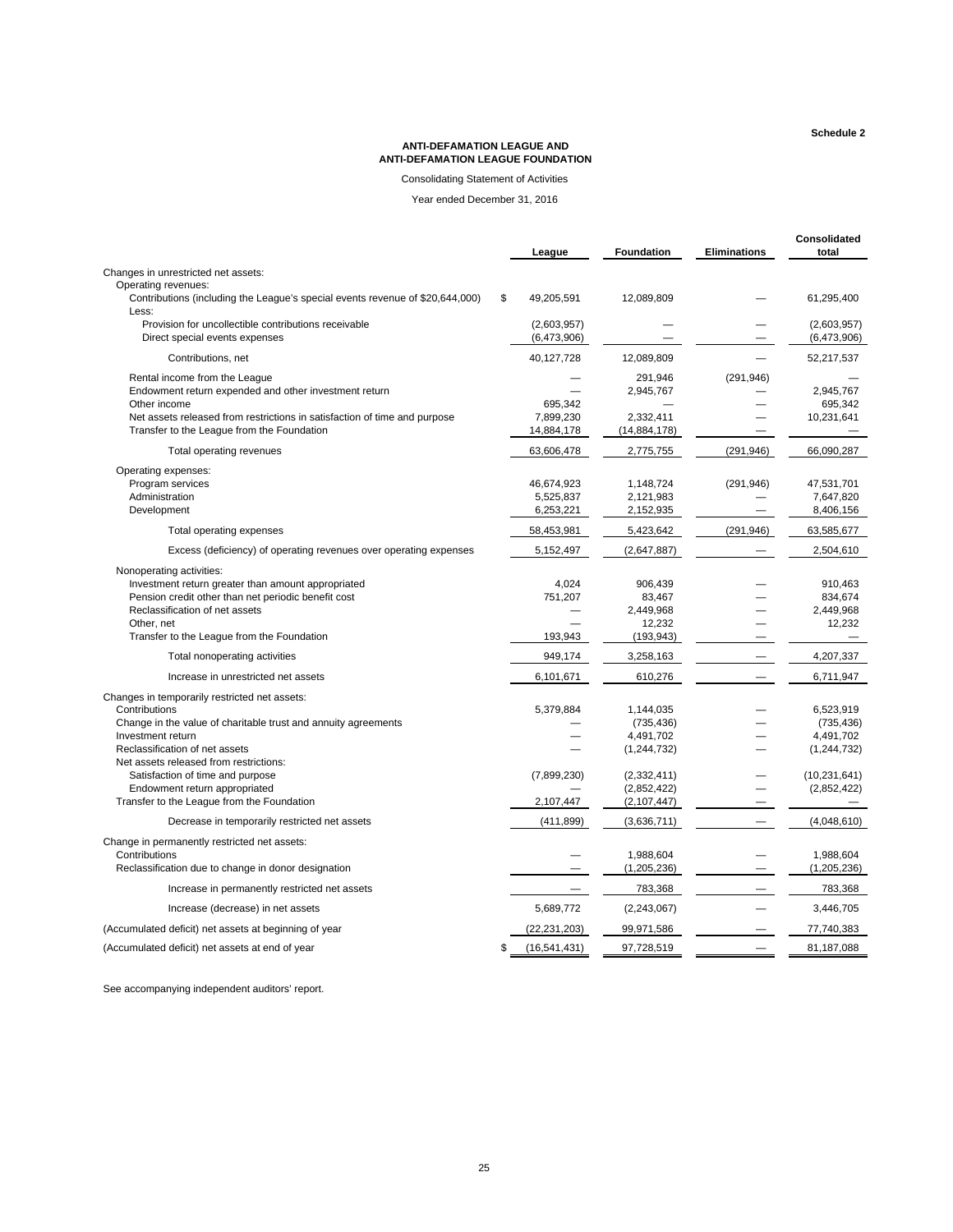#### Consolidating Schedule of Functional Operating Expenses

Year ended December 31, 2016

|                                              | <b>Program services</b> |                  |                        |                                                        |            |                                    |                              | <b>Supporting services</b> |             |                                 |                   |
|----------------------------------------------|-------------------------|------------------|------------------------|--------------------------------------------------------|------------|------------------------------------|------------------------------|----------------------------|-------------|---------------------------------|-------------------|
|                                              | Regional<br>operations  | <b>Education</b> | Policy and<br>programs | International<br>affairs and<br>interfaith<br>programs | Leadership | Marketing<br>and<br>communications | Total<br>program<br>services | Administration             | Development | Total<br>supporting<br>services | Total<br>expenses |
| Salaries                                     | 12.405.191              | 2.334.204        | 3,580,224              | 1,179,106                                              | 515,231    | 1,709,310                          | 21,723,266                   | 2,206,505                  | 3,871,693   | 6,078,198                       | 27.801.464        |
| Personnel welfare and other related expenses | 3,700,840               | 685,065          | 1,040,702              | 352,592                                                | 150,375    | 501,323                            | 6,430,897                    | 668,972                    | 1,159,680   | 1,828,652                       | 8,259,549         |
| Total salaries and related expenses          | 16,106,031              | 3,019,269        | 4,620,926              | 1,531,698                                              | 665,606    | 2,210,633                          | 28,154,163                   | 2,875,477                  | 5,031,373   | 7,906,850                       | 36,061,013        |
| Projects and functions                       | 1,231,592               | 2,038,113        | ,146,329               | 1,562,688                                              | 768,533    | 903,685                            | 7,650,940                    | 509,815                    | 1,787,795   | 2,297,610                       | 9,948,550         |
| Office services and occupancy                | 4.965.487               | 515,037          | 836.181                | 558,316                                                | 249,879    | 1,050,764                          | 8,175,664                    | 2,349,349                  | 1,153,387   | 3,502,736                       | 11,678,400        |
| Travel, meetings, and conferences            | 1,065,286               | 566,117          | 284.070                | 97,988                                                 | 1,179,038  | 51,521                             | 3,244,020                    | 269.994                    | 121.480     | 391.474                         | 3,635,494         |
| Research materials                           | 17.425                  | 1,031            | 88,614                 | 5,452                                                  | 203        | 40,249                             | 152,974                      | 15,554                     | 123,800     | 139,354                         | 292,328           |
| Legal and financial                          | 570                     | 855              | 570                    | 20,225                                                 | 855        | 570                                | 23,645                       | 437.284                    | 13,162      | 450,446                         | 474,091           |
| Other                                        | 64,400                  | 20,065           | 11.170                 | 22,639                                                 | 8,097      | 3,924                              | 130,295                      | 1,190,347                  | 175,159     | 1,365,506                       | 1,495,801         |
| Total operating expenses                     | 23.450.791              | 6.160.487        | 6,987,860              | 3.799.006                                              | 2.872.211  | 4,261,346                          | 47.531.701                   | 7.647.820                  | 8.406.156   | 16.053.976                      | 63.585.677        |

See accompanying independent auditors' report.

**Schedule 3**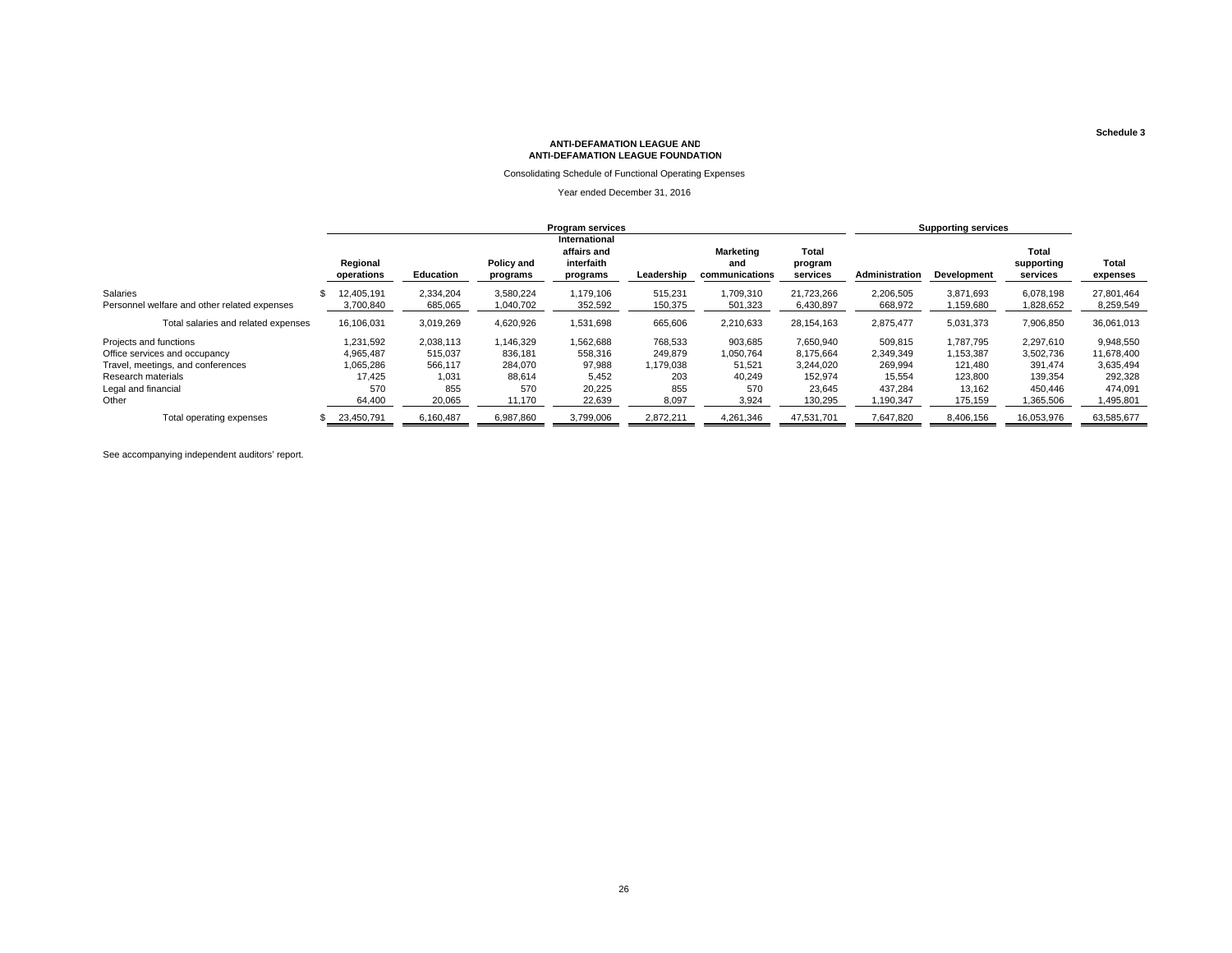#### Consolidating Schedule of Functional Expenses – Operating for Anti-Defamation League

Year ended December 31, 2016

|                                                                                                                                           | <b>Program services</b>                              |                                                 |                                                  |                                                        |                                               |                                                 |                                                          | <b>Supporting services</b>                           |                                                   |                                                        |                                                            |
|-------------------------------------------------------------------------------------------------------------------------------------------|------------------------------------------------------|-------------------------------------------------|--------------------------------------------------|--------------------------------------------------------|-----------------------------------------------|-------------------------------------------------|----------------------------------------------------------|------------------------------------------------------|---------------------------------------------------|--------------------------------------------------------|------------------------------------------------------------|
|                                                                                                                                           | Regional<br>operations                               | <b>Education</b>                                | Policy and<br>programs                           | International<br>affairs and<br>interfaith<br>programs | Leadership                                    | Marketing<br>and<br>communications              | Total<br>program<br>services                             | <b>Administration</b>                                | <b>Development</b>                                | Total<br>supporting<br>services                        | Total<br>expenses                                          |
| Salaries<br>Personnel welfare and other related expenses                                                                                  | 12.316.999<br>3,673,153                              | 2.130.474<br>621,106                            | 3.478.413<br>1,008,740                           | 1,087,221<br>323,746                                   | 507,745<br>148,025                            | 1,709,310<br>501,323                            | 21,230,162<br>6,276,093                                  | 1,297,660<br>383,650                                 | 2,691,241<br>789,089                              | 3,988,901<br>1,172,739                                 | 25,219,063<br>7,448,832                                    |
| Total salaries and related expenses                                                                                                       | 15,990,152                                           | 2,751,580                                       | 4,487,153                                        | 1,410,967                                              | 655,770                                       | 2,210,633                                       | 27,506,255                                               | 1,681,310                                            | 3,480,330                                         | 5,161,640                                              | 32,667,895                                                 |
| Projects and functions<br>Office services and occupancy<br>Travel, meetings, and conferences<br>Research materials<br>Legal and financial | 1,178,601<br>5,111,340<br>1,065,286<br>17,425<br>570 | 1,915,700<br>478,514<br>566,117<br>1,031<br>855 | 1,085,155<br>814,267<br>284,070<br>88,614<br>570 | 1,507,478<br>558,316<br>97,988<br>5,452<br>20,225      | 764,035<br>249,879<br>1,179,038<br>203<br>855 | 903,685<br>1,050,764<br>51,521<br>40,249<br>570 | 7,354,654<br>8,263,080<br>3,244,020<br>152,974<br>23,645 | 509,815<br>1,977,756<br>101,959<br>15,554<br>289,456 | ,787,795<br>855,243<br>66,741<br>41,191<br>12,046 | 2,297,610<br>2,832,999<br>168,700<br>56,745<br>301,502 | 9,652,264<br>11,096,079<br>3,412,720<br>209,719<br>325,147 |
| Other                                                                                                                                     | 64,400                                               | 20,065                                          | 11,170                                           | 22,639                                                 | 8,097                                         | 3,924                                           | 130,295                                                  | 949,987                                              | 9,875                                             | 959,862                                                | 1,090,157                                                  |
| Total operating expenses                                                                                                                  | 23,427,774                                           | 5,733,862                                       | 6.770.999                                        | 3,623,065                                              | 2.857.877                                     | 4,261,346                                       | 46.674.923                                               | 5.525.837                                            | 6,253,221                                         | 11,779,058                                             | 58.453.981                                                 |

See accompanying independent auditors' report.

**Schedule 4**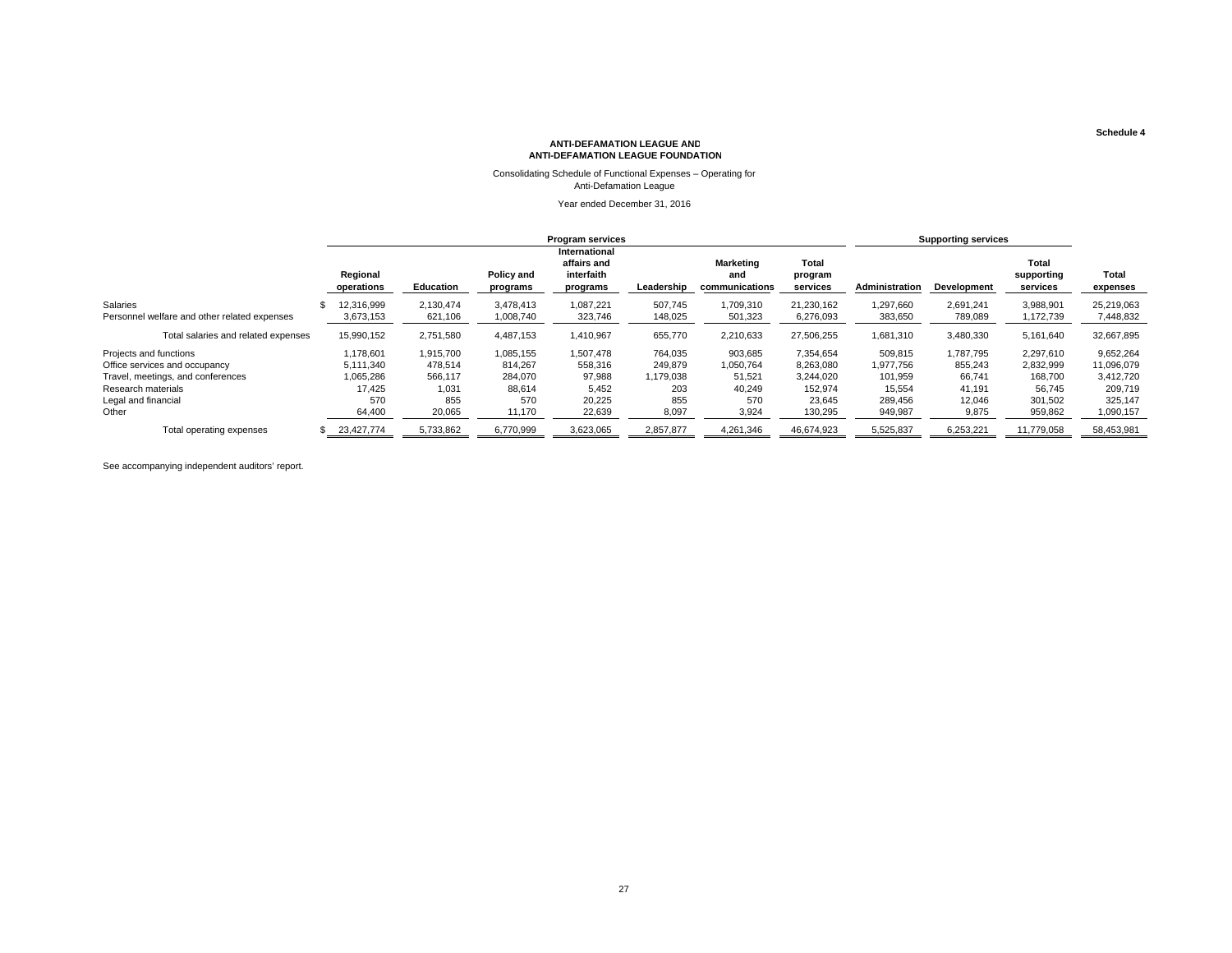# Consolidating Schedule of Functional Expenses – Operating for Anti-Defamation League Foundation

Year ended December 31, 2016

|                                              | <b>Program services</b> |                  |                        |                                                        |            |                                    |                              | <b>Supporting services</b> |                    |                                 |                   |
|----------------------------------------------|-------------------------|------------------|------------------------|--------------------------------------------------------|------------|------------------------------------|------------------------------|----------------------------|--------------------|---------------------------------|-------------------|
|                                              | Regional<br>operations  | <b>Education</b> | Policy and<br>programs | International<br>affairs and<br>interfaith<br>programs | Leadership | Marketing<br>and<br>communications | Total<br>program<br>services | Administration             | <b>Development</b> | Total<br>supporting<br>services | Total<br>expenses |
| Salaries                                     | 88.192                  | 203,730          | 101.811                | 91,885                                                 | 7.486      | —                                  | 493,104                      | 908,845                    | ,180,452           | 2,089,297                       | 2,582,401         |
| Personnel welfare and other related expenses | 27,687                  | 63,959           | 31,962                 | 28,846                                                 | 2,350      | –                                  | 154,804                      | 285,322                    | 370,591            | 655,913                         | 810,717           |
| Total salaries and related expenses          | 115,879                 | 267,689          | 133,773                | 120,731                                                | 9,836      |                                    | 647,908                      | 1,194,167                  | 1,551,043          | 2,745,210                       | 3,393,118         |
| Projects and functions                       | 52,991                  | 122,413          | 61,174                 | 55,210                                                 | 4,498      | $\overline{\phantom{m}}$           | 296,286                      | –                          |                    | $\hspace{0.05cm}$               | 296,286           |
| Office services and occupancy                | 146,093                 | 36,523           | 21,914                 | –                                                      | –          |                                    | 204,530                      | 371.593                    | 298.144            | 669,737                         | 874,267           |
| Travel, meetings, and conferences            |                         |                  |                        |                                                        |            |                                    | —                            | 168,035                    | 54,739             | 222,774                         | 222,774           |
| Research materials                           |                         | —                |                        | —                                                      | —          |                                    | —                            | –                          | 82,609             | 82,609                          | 82,609            |
| Legal and financial                          | —                       |                  |                        | —                                                      |            |                                    | $\overline{\phantom{m}}$     | 147,828                    | 1,116              | 148,944                         | 148,944           |
| Other                                        |                         |                  |                        |                                                        |            |                                    | —                            | 240,360                    | 165,284            | 405,644                         | 405,644           |
| Total operating expenses                     | 314,963                 | 426,625          | 216,861                | 175,941                                                | 14,334     |                                    | 1,148,724                    | 2,121,983                  | 2,152,935          | 4,274,918                       | 5,423,642         |

See accompanying independent auditors' report.

**Schedule 5**